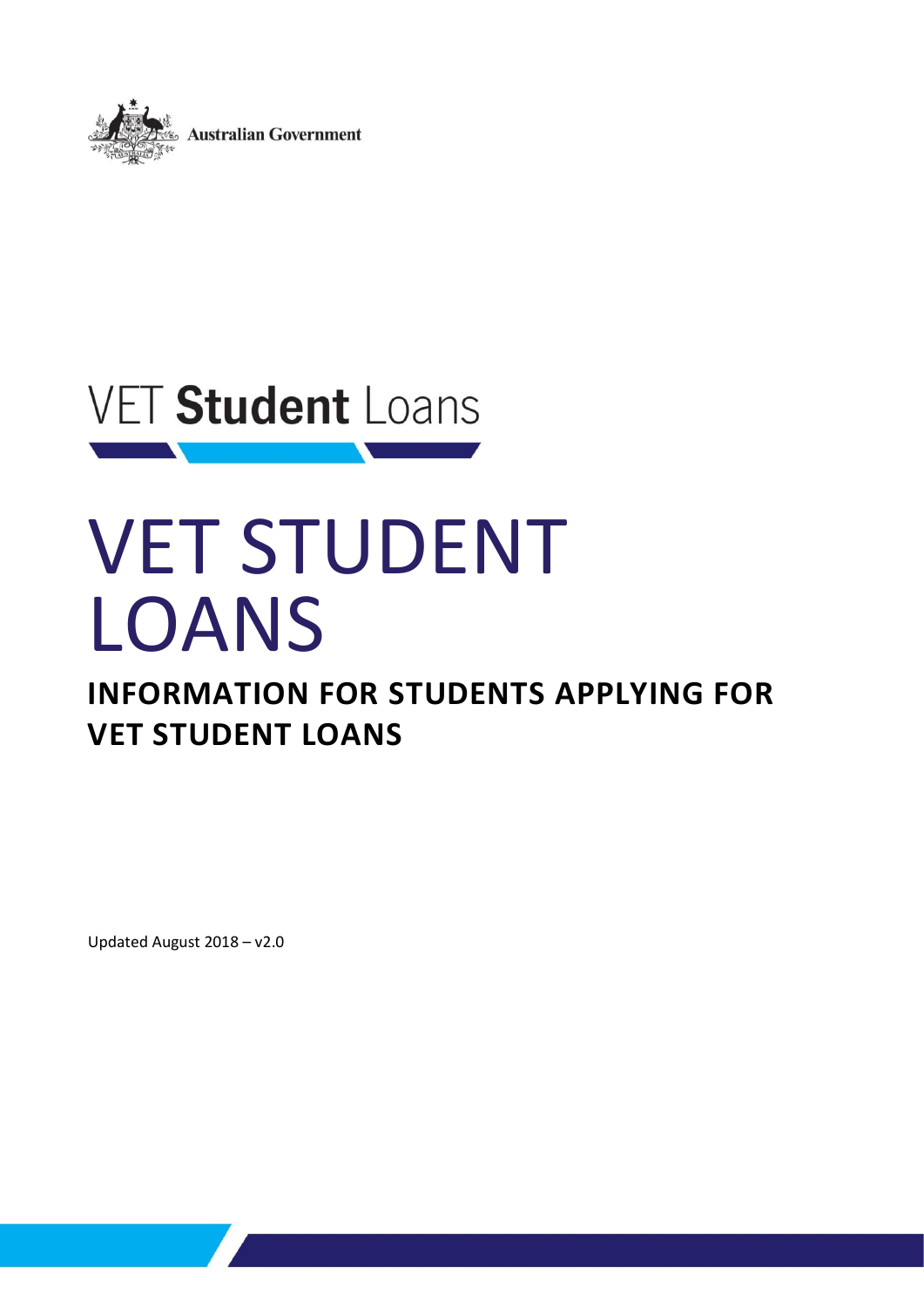

With the exception of the Commonwealth Coat of Arms, the Department's logo, any material protected by a trade mark and where otherwise noted, all material presented in this document is provided under a **[Creative Commons Attribution 3.0 Australia](http://creativecommons.org/licenses/by/3.0/au/)** (**http://creativecommons.org/licenses/by/3.0/au/**) licence.

The details of the relevant licence conditions are available on the Creative Commons website (accessible using the links provided) as is the full legal code for the **[CC BY 3.0 AU licence](http://creativecommons.org/licenses/by/3.0/au/legalcode)** (**http://creativecommons.org/licenses/by/3.0/au/legalcode**).

The document must be attributed as the VET Student Loans information booklet. The Department of Education and Training must be attributed as the author of the material.

As far as practicable, material for which the copyright is owned by a third party will be clearly labelled. The department has made all reasonable efforts to ensure that this material has been reproduced in this document with the full consent of the copyright owners.

Enquiries concerning copyright or further authorisations should be addressed to:

The Copyright Officer, Department of Education and Training, Location code C10MT1, GPO Box 9880, Canberra ACT 2601 or emailed to copyright@education.gov.au.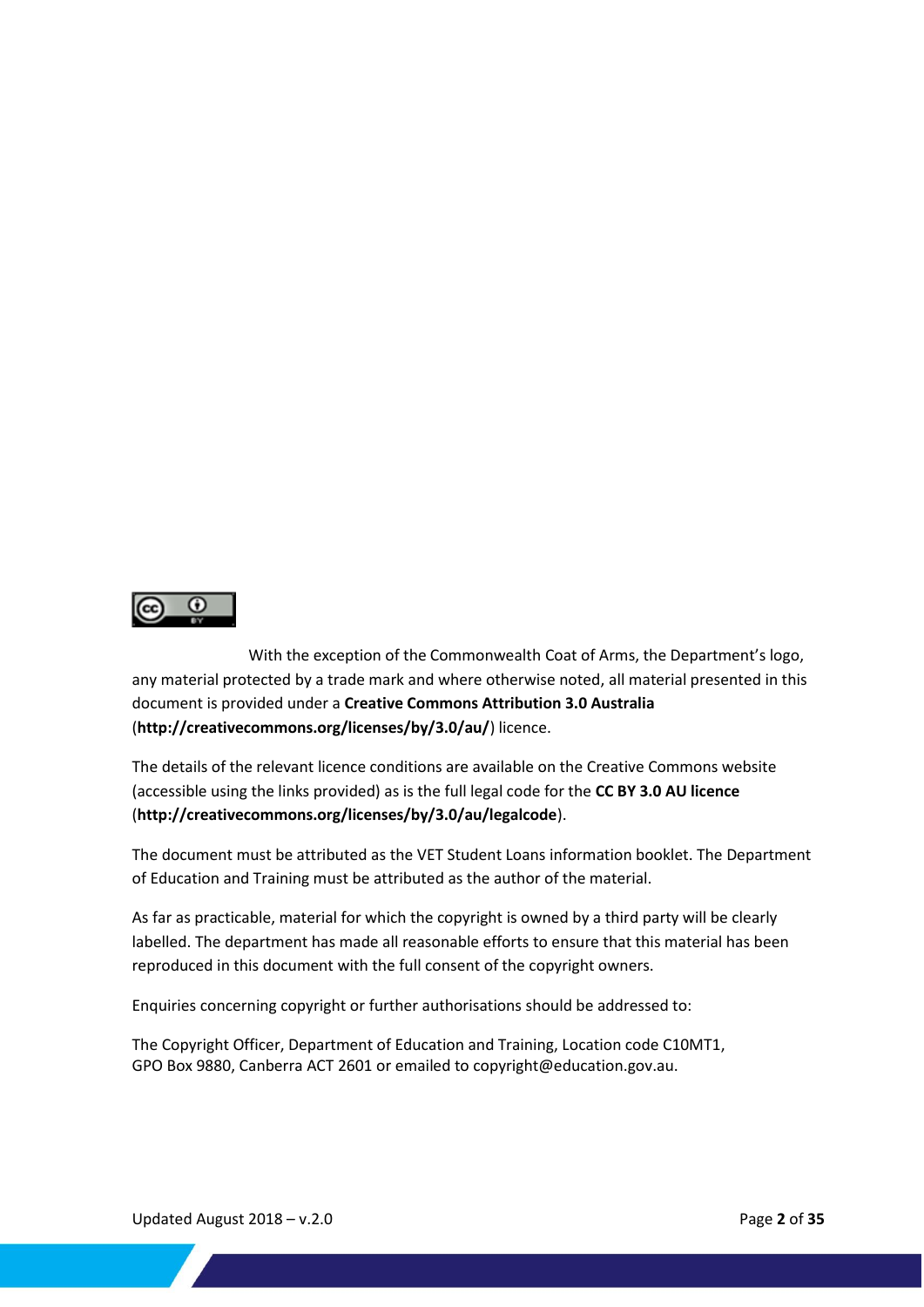## **CONTENTS**

| Important information                                                                | 5              |  |
|--------------------------------------------------------------------------------------|----------------|--|
| Eight important points you must read!                                                | 5              |  |
| WHO IS THIS BOOKLET FOR?                                                             | 6              |  |
| <b>USING THIS BOOKLET</b>                                                            | 6              |  |
| The VET Student Loans program at a glance                                            |                |  |
| What is the VET Student Loans program?                                               | 7              |  |
| Am I eligible?                                                                       | $\overline{7}$ |  |
| Transitional arrangements for existing VET FEE-HELP students                         | 9              |  |
| Continued access to VET FEE-HELP under grandfathering arrangements                   | 9              |  |
| <b>GLOSSARY</b><br>10                                                                |                |  |
| 1. TRANSITIONING TO TERTIARY STUDY                                                   | 14             |  |
| 1.1 Get a TFN early!                                                                 | 15             |  |
| 1.2 Be aware of your obligations!                                                    | 15             |  |
| 1.3 You are responsible for your own education!                                      | 16             |  |
| 1.4 Know who to ask for help                                                         | 16             |  |
| 1.5 Get involved                                                                     | 16             |  |
| 1.6 Be a savvy student                                                               | 16             |  |
| 2. THE VET STUDENT LOANS PROGRAM                                                     | 18             |  |
| 2.1 Approved courses and loan caps                                                   | 18             |  |
| 2.2 Approved course providers                                                        | 19             |  |
| 2.3 Academic suitability                                                             | 19             |  |
| 2.4 What are the citizenship and residency requirements for VET Student Loans?       | 19             |  |
| 2.5 How much can I borrow? What is the FEE-HELP limit?                               | 20             |  |
| 2.6 What is the FEE-HELP balance?                                                    | 20             |  |
| 2.7 Will I be charged interest?                                                      | 21             |  |
| 2.8 Is there a loan fee?                                                             | 21             |  |
| 3. APPLYING FOR A VET STUDENT LOAN                                                   | 22             |  |
| 3.1 How do I apply for a VET Student Loan?                                           | 22             |  |
| Students under the age of 18                                                         | 22             |  |
| Tax file number requirements                                                         | 23             |  |
| What supporting documentation will I need to give to my approved course provider?    | 23             |  |
| 3.2 What happens if I want to enrol in another course or I want to change my course? | 24             |  |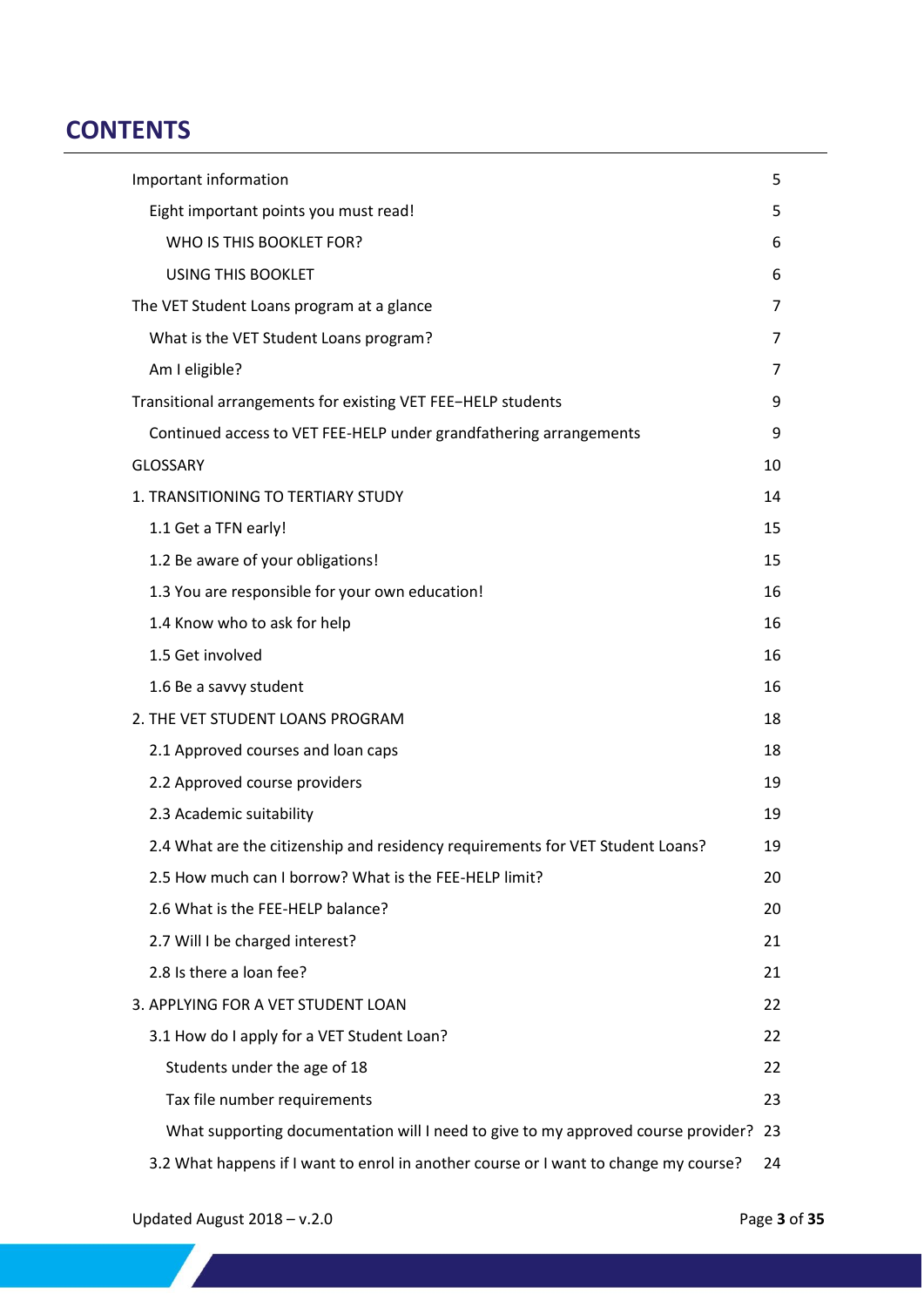|  | 3.3 What happens when I change my provider (but not my course)?                                       | 24 |
|--|-------------------------------------------------------------------------------------------------------|----|
|  | 3.4 What is the census day?                                                                           | 24 |
|  | 3.5 How do I confirm my continued engagement and participation in my course?                          | 25 |
|  | 3.6 What happens if I want to apply for a VET student loan, and the census day has already<br>passed? | 25 |
|  | 4. KEEPING TRACK OF YOUR VET STUDENT LOAN                                                             | 26 |
|  | 4.1 Your Commonwealth Higher Education Student Support Number (CHESSN)                                | 26 |
|  | 4.2 Fee notices                                                                                       | 26 |
|  | 4.3 Your Commonwealth Assistance Notice (CAN)                                                         | 26 |
|  | 4.4 myUniAssist and myGov                                                                             | 27 |
|  | myUniAssist                                                                                           | 27 |
|  | 4.5 Your HELP account                                                                                 | 27 |
|  | 5. WITHDRAWAL OR NON-COMPLETION OF STUDIES                                                            | 28 |
|  | 5.1 What happens if I fail or withdraw from a unit?                                                   | 28 |
|  | 5.2 How do I withdraw from a unit?                                                                    | 28 |
|  | 5.3 Special circumstances                                                                             | 29 |
|  | 5.4 Unacceptable conduct                                                                              | 29 |
|  | 5.5 Complaints                                                                                        | 29 |
|  | 5.6 What happens if my provider is not able to continue to deliver my course?                         | 30 |
|  | 6. REPAYING YOUR HELP DEBT                                                                            | 31 |
|  | 6.1 When do I start paying back my loan?                                                              | 31 |
|  | 6.2 How much will my repayments be?                                                                   | 31 |
|  | 6.3 Can I make a voluntary repayment?                                                                 | 32 |
|  | 6.4 Are repayments tax deductible?                                                                    | 32 |
|  | CONTACTS AND ADDITIONAL INFORMATION                                                                   | 33 |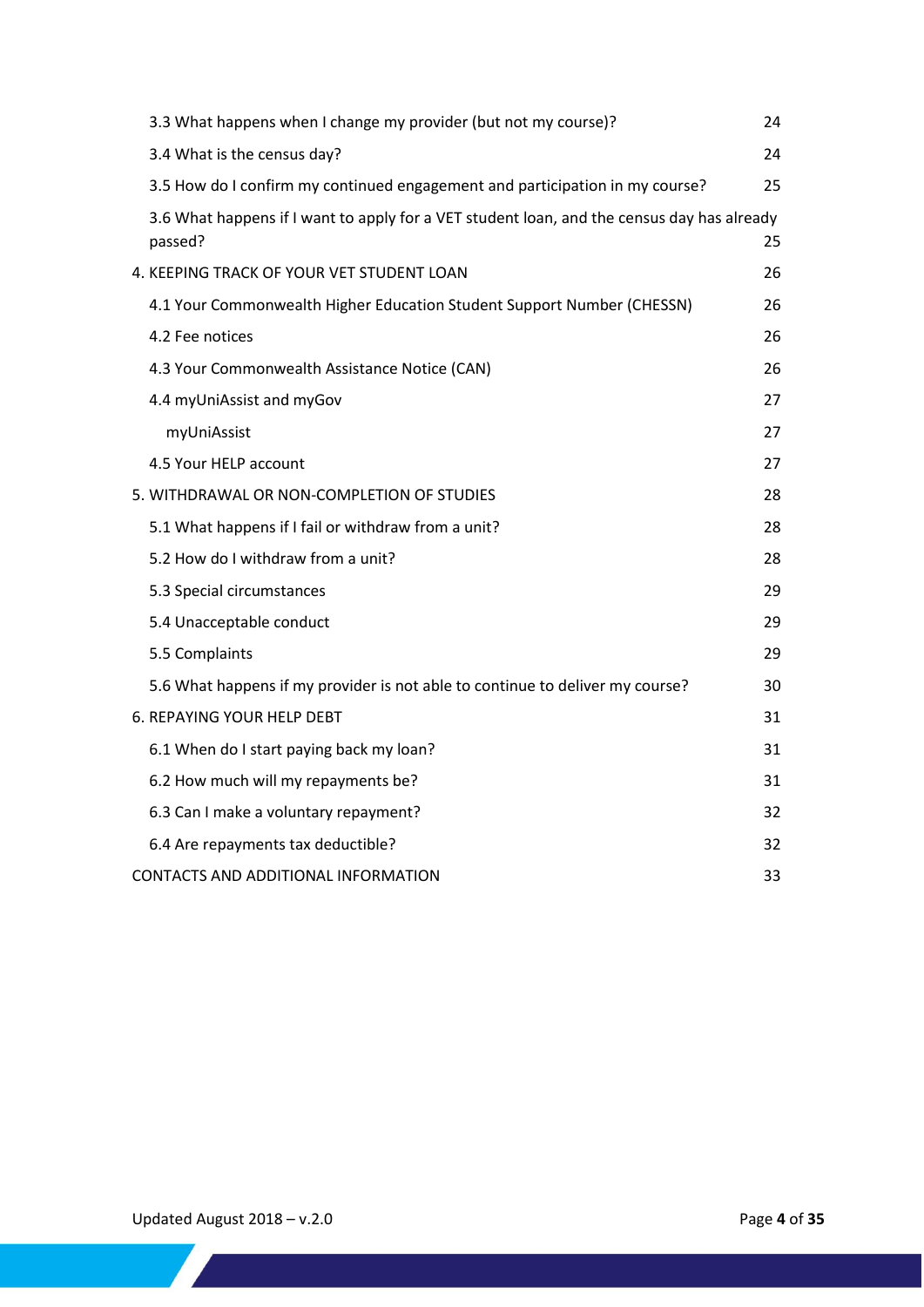## <span id="page-4-0"></span>**IMPORTANT INFORMATION**

**The VET Student Loans program assists eligible students enrolled in approved higher level vocational education and training (VET) courses to pay their tuition fees.**

#### <span id="page-4-1"></span>**Eight important points you must read!**

- 1 Your VET Student Loan becomes part of your Higher Education Loan Progam (HELP) debt and must be paid back at the relevant repayment rate when your repayment income is above the **compulsory repayment threshold**. The **compulsory repayment threshold** is adjusted each year and is \$51,957 for the 2018-19 income year.
- 2 At least twice each calendar year for the duration of your course, you are required to confirm your continued engagement in your course of study. Your approved provider will manage this engagement and progression activity using the Department of Education and Training's **electronic Commonwealth Assistance Form (eCAF)** system. Your ongoing access to a VET Student Loan is dependent upon you demonstrating that you are still engaged in and progressing through your course.
- 3 You will incur your liability to pay **tuition fees** for each part of your course on the **census day** for that part of your course.
- 4 If you do not wish to incur a liability for that part of the course you must withdraw your enrolment in that part of the course, before the **census day**. You must withdraw in writing and in line with your **approved course provider**'s withdrawal procedure.
- 5 **Full fee paying/fee for service students** will incur a 20 per cent loan fee on their VET Student Loan. Students enrolled in a diploma and advanced diploma level course whose enrolment is subsidised by a state or territory government do not incur a loan fee.
- 6 You must meet the eligibility criteria to be eligible for a VET Student Loan. You will need to supply information to your provider to prove that you meet the eligibility criteria.
- 7 The amount of a VET Student Loan for a course is capped. The loan may not be sufficient to cover all the **tuition fees** for a course. Your education provider must send you a written notice of the amount of your course **tuition fees** covered by the loan and any gap fees required to be paid by you. The information must be sent to you by the first **census day** for your course. You are responsible for paying the gap fee as you progress through your course.
- 8 Information about **tuition fees** covered by the **VET Student Loans** program, any other fees payable for the course, and information on how to withdraw before the **census day** without incurring fees, will be provided to you by your provider prior to your enrolment.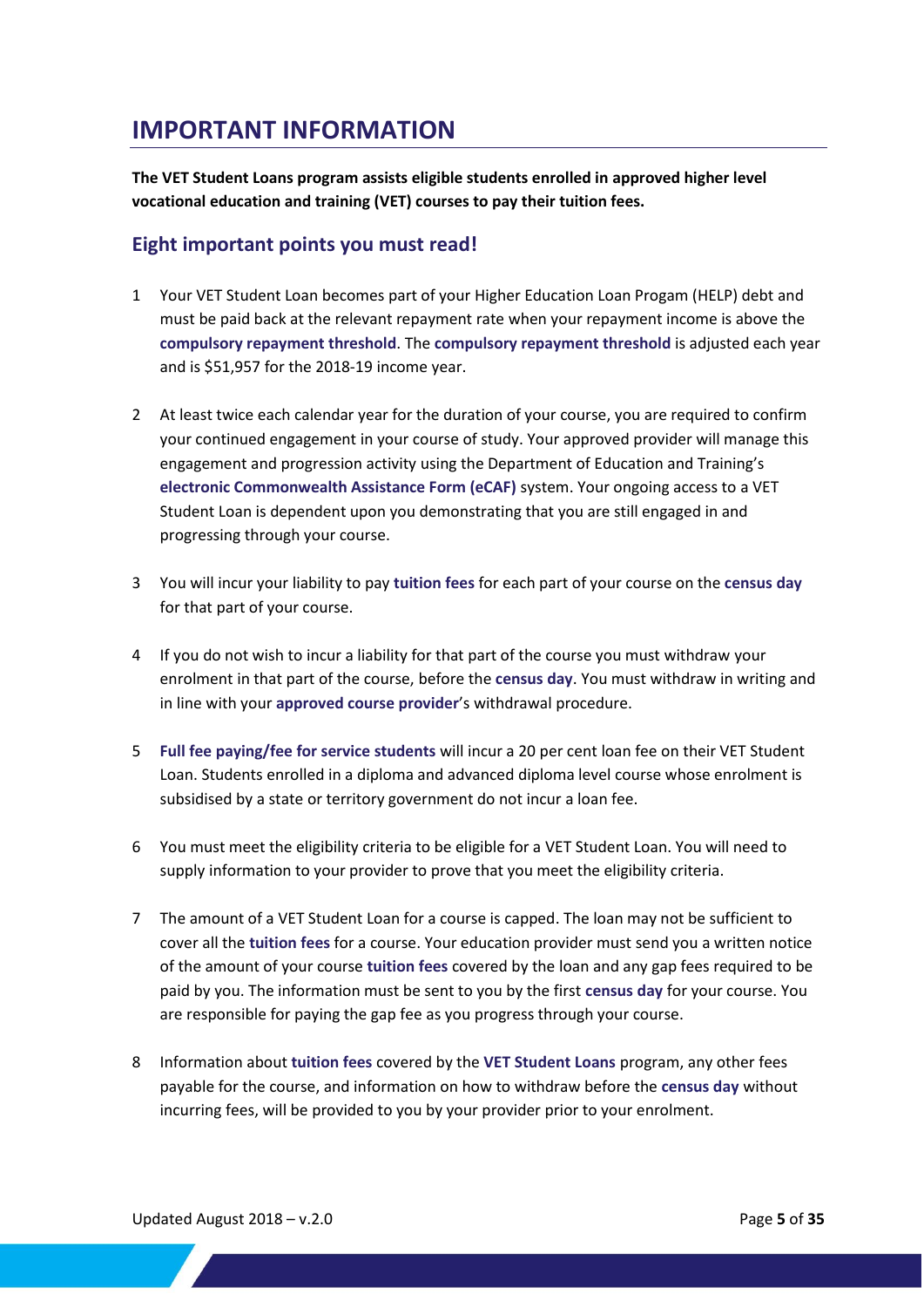**YOU MUST READ THIS BOOKLET BEFORE SUBMITTING THE 'REQUEST FOR VET STUDENT LOAN eCAF'.**

#### **WHEN YOU SIGN AND SUBMIT YOUR 'REQUEST FOR VET STUDENT LOAN eCAF', YOU DECLARE THAT YOU HAVE READ THIS BOOKLET AND THAT YOU ARE AWARE OF YOUR OBLIGATIONS UNDER THE VET STUDENT LOANS PROGRAM.**

IMPORTANT NOTE: The Department of Education and Training has aimed to ensure that the information in this publication is consistent with the *VET Student Loans Act 2016* (the Act) and the *VET Student Loans Rules 2016* (the **Rules**), made under the Act, available at [www.legislation.gov.au.](https://www.legislation.gov.au/) However, there may be differences between this publication and the **Act**  or **Rules**. To the extent of any inconsistency, the **Act** and **Rules** will take precedence.

In addition, the information contained in this booklet is correct as at the time of publication (August 2018) and subject to change. For the latest information on the **VET Student Loans** program, refer to the Department of Education and Training's website at [www.education.gov.au/vet-student-loans.](https://www.education.gov.au/vet-student-loans)

#### <span id="page-5-0"></span>**WHO IS THIS BOOKLET FOR?**

This booklet is for people who wish to apply for a VET Student Loan to pay for an approved diploma level or above VET qualifcation.

This booklet is a summary of the key points a person must know before they apply for a VET Student Loan. It is not intended to provide comprehensive information about the **VET Student Loans** program as a whole.

#### <span id="page-5-1"></span>**USING THIS BOOKLET**

The first section, 'The **VET Student Loans** Program at a Glance' provides an overview of the **VET Student Loans** program, including eligibility criteria.

Further detail is provided about the program in sections 1 to 6 of this booklet.

As you read through this booklet, you will notice that each page has key words **highlighted**; refer to the glossary for an explanation of what these words mean.

Refer to the section at the end of this booklet, 'Contacts and Additional Information' for further information and relevant contact details.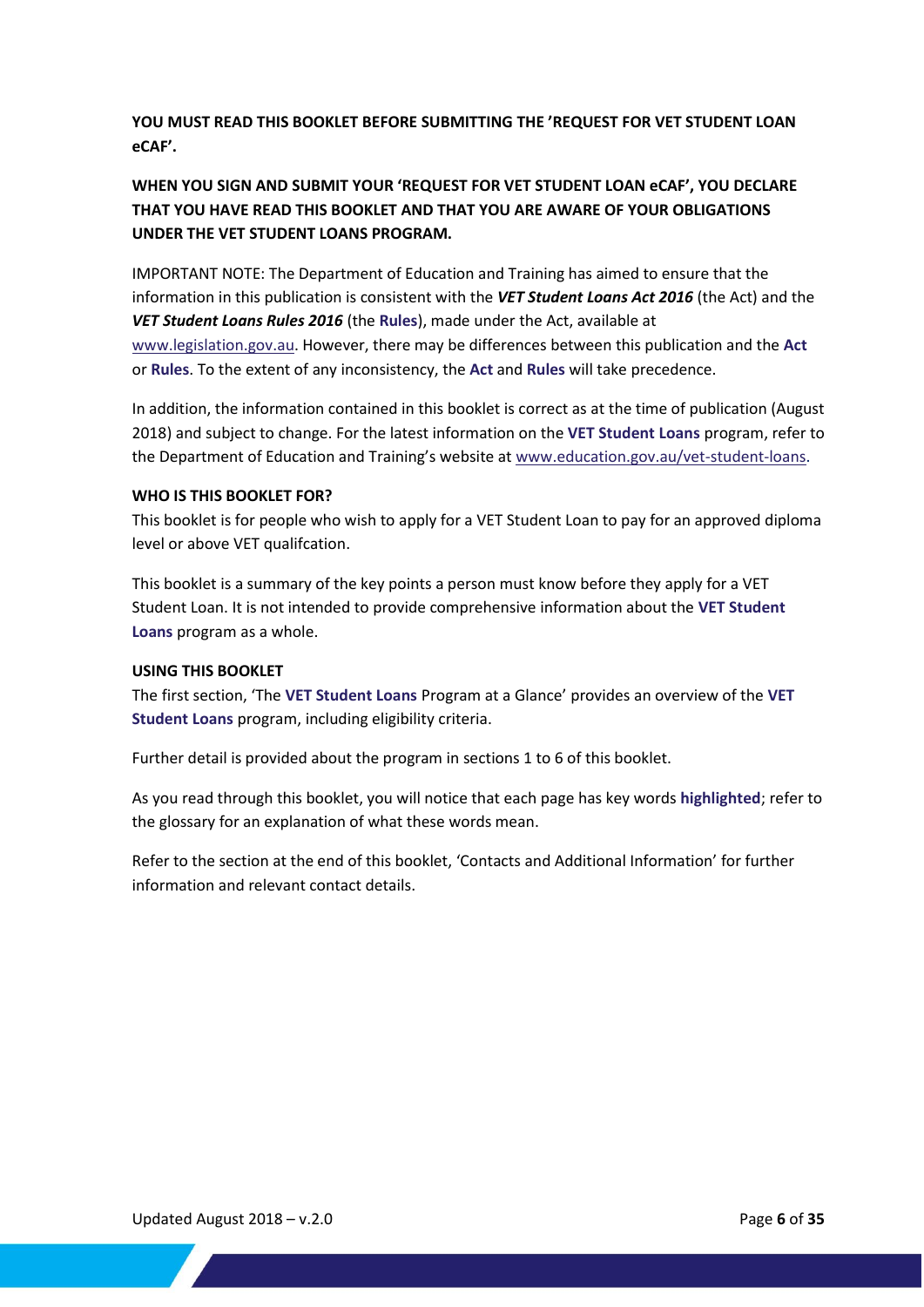## <span id="page-6-0"></span>**THE VET STUDENT LOANS PROGRAM AT A GLANCE**

#### <span id="page-6-1"></span>**What is the VET Student Loans program?**

The **VET Student Loans program** is an Australian Government loan program that helps eligible students enrolled in **approved courses** at diploma level or above, at **approved course providers** pay their **tuition fees**. The loan has income-contingent repayment arrangements, which means you only need to make repayments if you are earning above the minimum repayment threshold. You can make voluntary repayments at any time.

If you are an eligible student, the Department of Education and Training (the department) may approve your VET Student Loan for an **approved course**. The department will pay your loan directly to your **approved course provider**. You will be responsible for any gap amount in the **tuition fees**, which are not covered by the loan. You will owe a debt to the Australian Government for the loan, which will be managed by the Australian Taxation Office (**ATO**).

#### <span id="page-6-2"></span>**Am I eligible?**

To receive a VET Student Loan, you must:

- 1. be an eligible student
- 2. be studying an **approved course**
- 3. be studying with an **approved course provider**
- 4. apply to the government using the approved form, which will be managed through your provider
- 5. confirm your engagement and progression to continue to access the loan throughout your course.

To be an eligible student, you must meet ALL of these criteria – further detailed below.

You are:

-

- an Australian citizen, or
- $-$  a qualifying New Zealand citizen<sup>1</sup>, or
- a permanent humanitarian visa holder, who is usually resident in Australia.
- Your **FEE-HELP balance** (the amount of your **FEE-HELP limit** you have left) is more than \$0**.** This means you have enough **FEE-HELP limit** remaining for your proposed studies to be covered by the loan.
- You are enrolled with an **approved course provider** in an **approved course** and have enrolled in accordance with the application requirements.
- You are studying the **approved course** primarily at a campus in Australia.

has been in Australia for periods totalling 8 years during the previous 10 years; and

<sup>&</sup>lt;sup>1</sup> A qualifying New Zealand citizen is a New Zealand citizen who meets all of the following:

holds a special visa category, such as the **New Zealand Special Category Visa (SCV)**;

has been usually resident in Australia for at least 10 years;

was a dependent child when he or she was first usually resident in Australia;

has been in Australia for periods totalling 18 months during the previous 2 years.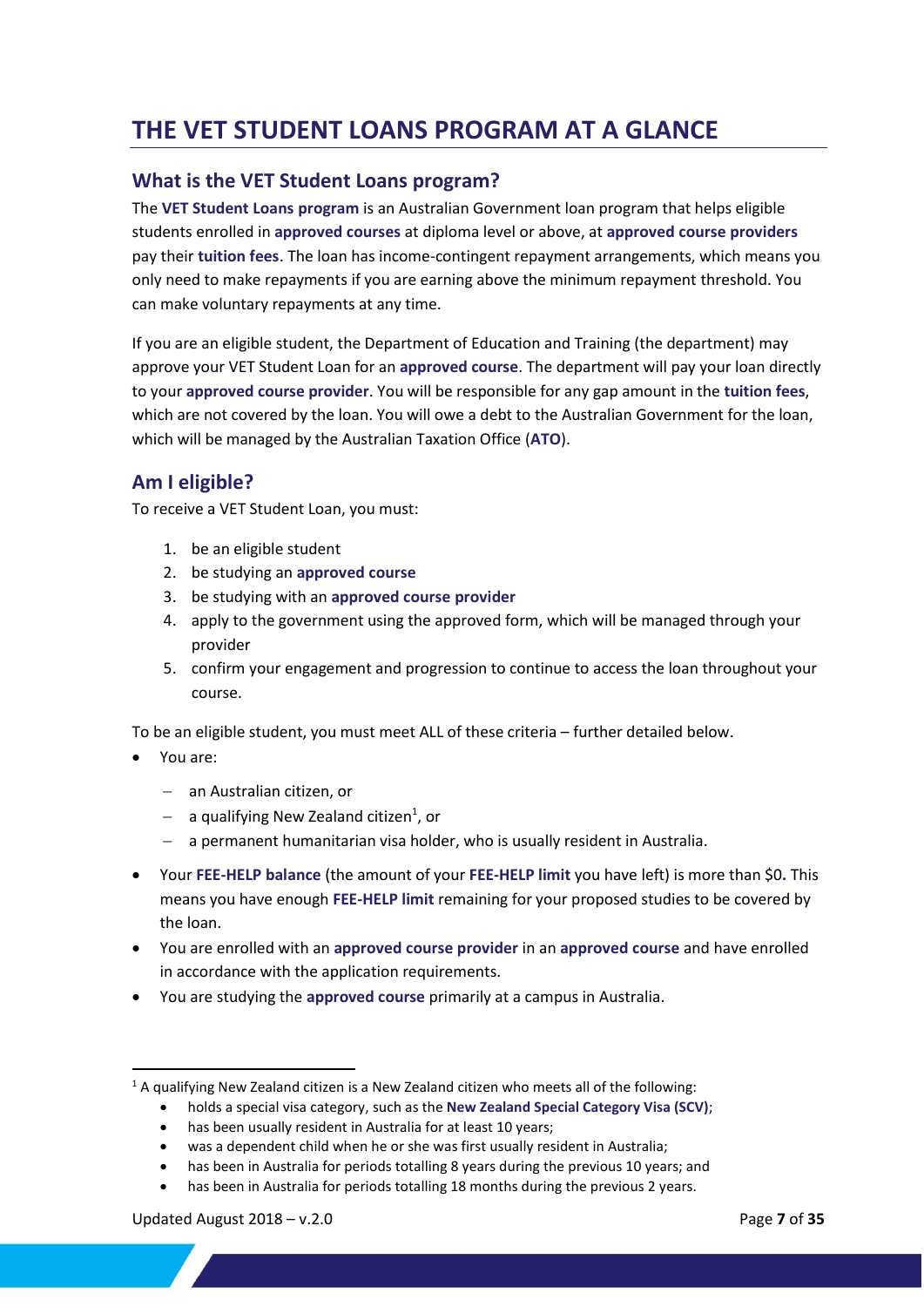- You have been assessed by your **approved course provider** as academically suited to undertake the **approved course** on the basis of either:
	- providing your Australian Year 12 Certificate; OR
	- providing evidence of successful completion of an **Australian Qualifications Framework** Certificate IV or higher qualification (where the language of instruction is English); OR
	- displaying competence at Exit Level 3 in the Australian Core Skills Framework in both reading and numeracy through an approved Language, Literacy and Numeracy test. In addition, your **approved course provider** must reasonably believe you show competence in completing the course.
- You meet the Tax File Number (**TFN**) requirements.
- You have a **Unique Student Identifier** (**USI**) or are otherwise exempt.
- You have given the required documents to your **approved course** provider and submitted the loan application form by the first **census day** no less than two business days after enrolling.

To be an **approved course,** your course must:

- be specified on the *VET Student Loans (Courses and Loan Caps) Determination* 2016 (the **courses and loan caps determination**): **and**
	- for state-government **subsidised** students, lead to a qualification of diploma or advanced diploma in the **Australian Qualifications Framework**
	- for **full fee-paying / fee for service** students, lead to a qualification of diploma, advanced diploma, graduate certificate or graduate diploma in the **Australian Qualifications Framework**; **and**
- be provided by an **approved course provider**; **and**
- be delivered by an **approved course provider** or an entity registered with TEQSA or a body approved by the department to deliver the course.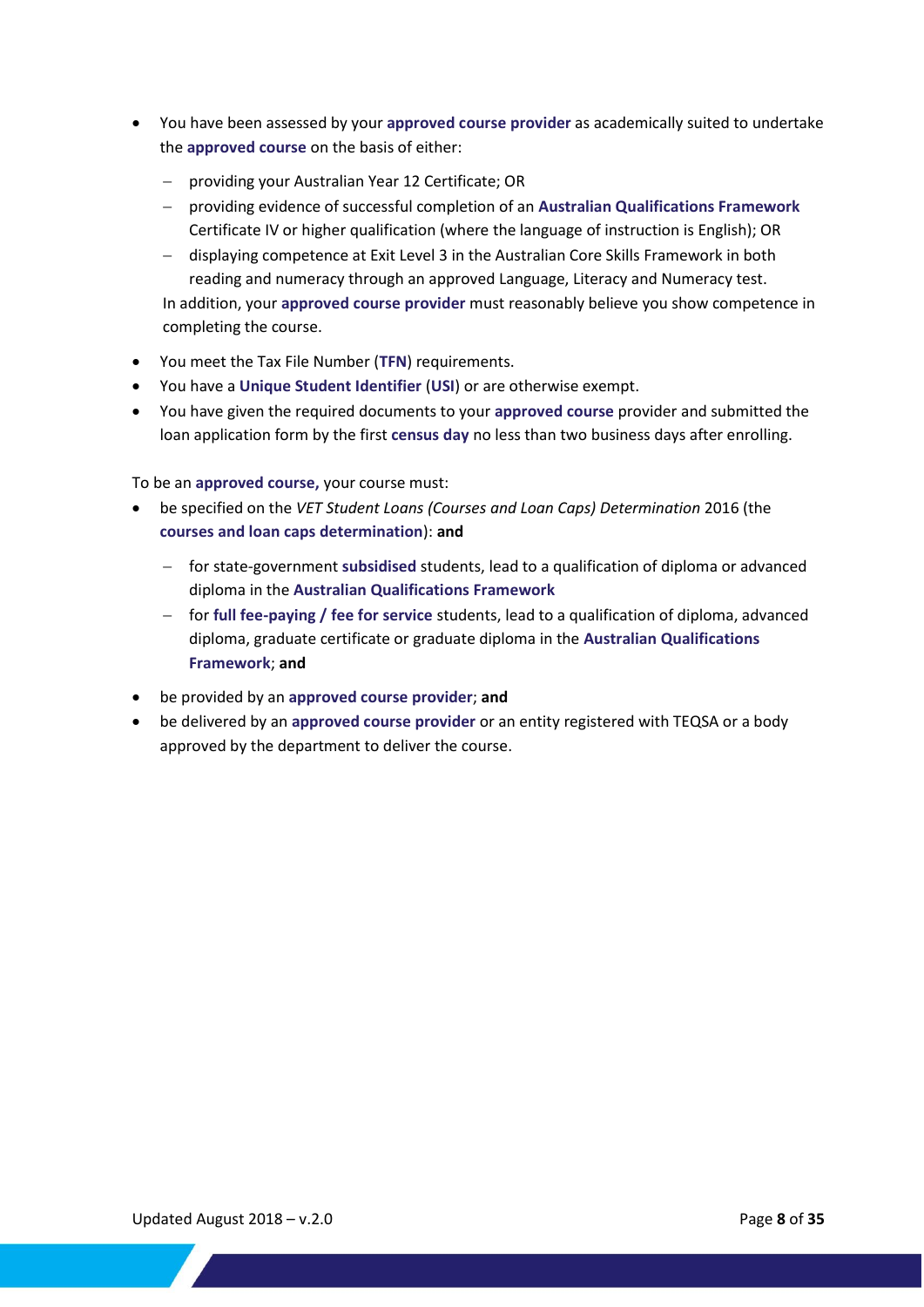## <span id="page-8-0"></span>**TRANSITIONAL ARRANGEMENTS FOR EXISTING VET FEE−HELP STUDENTS**

The **VET Student Loans** program commenced on 1 January 2017, replacing the **VET FEE-HELP** scheme. It is a new vocational education and training student loans program, provided to give eligible students access to quality higher level VET qualifications, particularly those students who could not otherwise afford to pay upfront.

#### <span id="page-8-1"></span>**Continued access to VET FEE-HELP under grandfathering arrangements**

To minimise disruption to existing **VET FEE-HELP** students, students enrolled in and receiving **VET FEE-HELP** assistance for VET courses prior to 1 January 2017, were given the opportunity to 'opt in' to continue to receive **VET FEE-HELP** assistance for further units of study in that course, in 2017. Such students are said to be 'grandfathered'.

Some grandfathered students, who have accessed **VET FEE-HELP** in 2017 and completed VET units of study in 2017, but have not yet completed their course, may be eligible to extend their **VET FEE-HELP** assistance into 2018 under exceptional circumstances. The student's **VET FEE-HELP** provider initiates the student's invitation to apply for exceptional circumstances. Students should contact their provider in the first instance.

These arrangements are only available for VET units of study with census days occurring on or before 31 December 2018.

For further information about the grandfathering arrangements in 2017 and 2018 please see the grandfathering fact sheets a[t www.education.gov.au/vet-fee-help-students.](https://www.education.gov.au/vet-fee-help-students)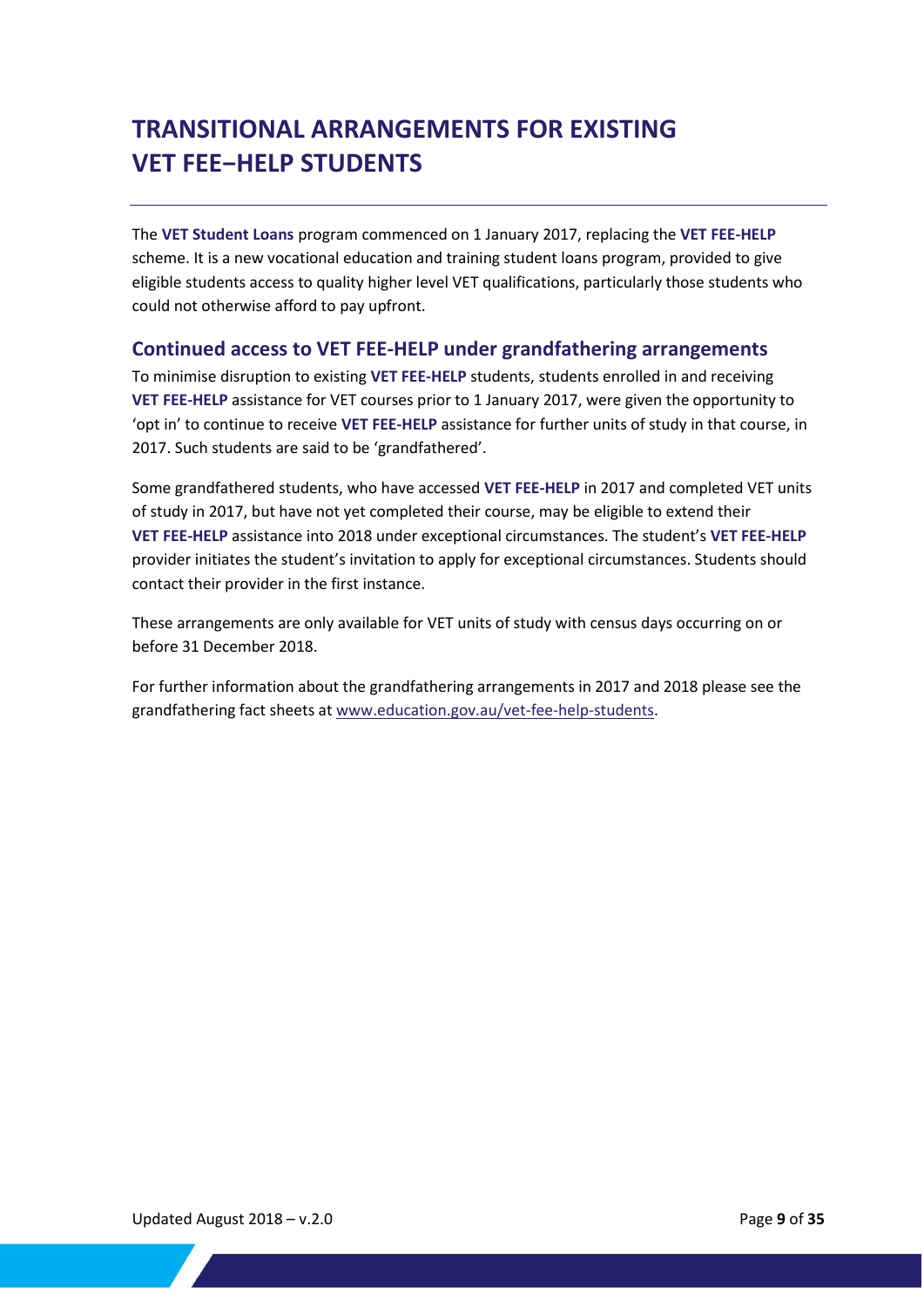## <span id="page-9-0"></span>**GLOSSARY<sup>2</sup>**

**Accumulated HELP debt:** The total of the Higher Education Loan Program (HELP) debts, including any VET Student Loans, VET FEE-HELP, FEE-HELP, HECS-HELP, OS-HELP or SA-HELP debts you have incurred (including any Government loans for study incurred before 2005).

**Act** (*VET Student Loans Act 2016*)**:** The *VET Student Loans Act 2016*, the Commonwealth legislation that establishes the VET Student Loans program. It is available at [www.legislation.gov.au/Series/C2016A00098.](http://www.legislation.gov.au/Series/C2016A00098)

**Approved course:** A course for which students can access a VET Student Loan. These courses are at the diploma, advanced diploma, graduate certificate and graduate diploma level. The available courses are listed in the courses and loan caps determination and have a high national priority, meet industry needs, contribute to addressing skills shortages and align with strong employment outcomes.

(Note: For courses that are **subsidised** by your state or territory, VET Student Loans are available at the Diploma or Advanced Diploma level only).

**Approved course provider** (provider): A registered training organisation approved by the Australian Government whose students can access VET Student Loans for approved courses.

**ATO** (Australian Taxation Office): The ATO is the Australian Government's main tax collection agency. The ATO is responsible for managing HELP debt repayments.

**Australian Qualifications Framework** (AQF): The AQF is the national policy for regulated qualifications in Australian education and training. It incorporates the qualifications from each education and training sector into a single comprehensive national qualifications framework. See **[www.aqf.edu.au](https://www.aqf.edu.au/)**.

**CAN** (Commonwealth Assistance Notice): A notice from your approved course provider issued after the census day which details the Commonwealth assistance (ie. the loan) you have used for the study period.

**Census day:** The last day on which you can withdraw from your course or part of course without having to pay tuition fees for the course or part of the course. The day is set by your **approved course provider** in accordance with the Act and Rules.

**Commonwealth Higher Education Student Support Number** (CHESSN): Your unique identification number as a person studying in a Commonwealth supported place or accessing a HELP loan (including a VET Student Loan).

1

<sup>&</sup>lt;sup>2</sup> Where these defined terms are also defined in legislation (e.g. the Act or the Rules), to the extent of any inconsistency between the definitions provided in this Glossary and in the legislation, the definition provided in the legislation prevails.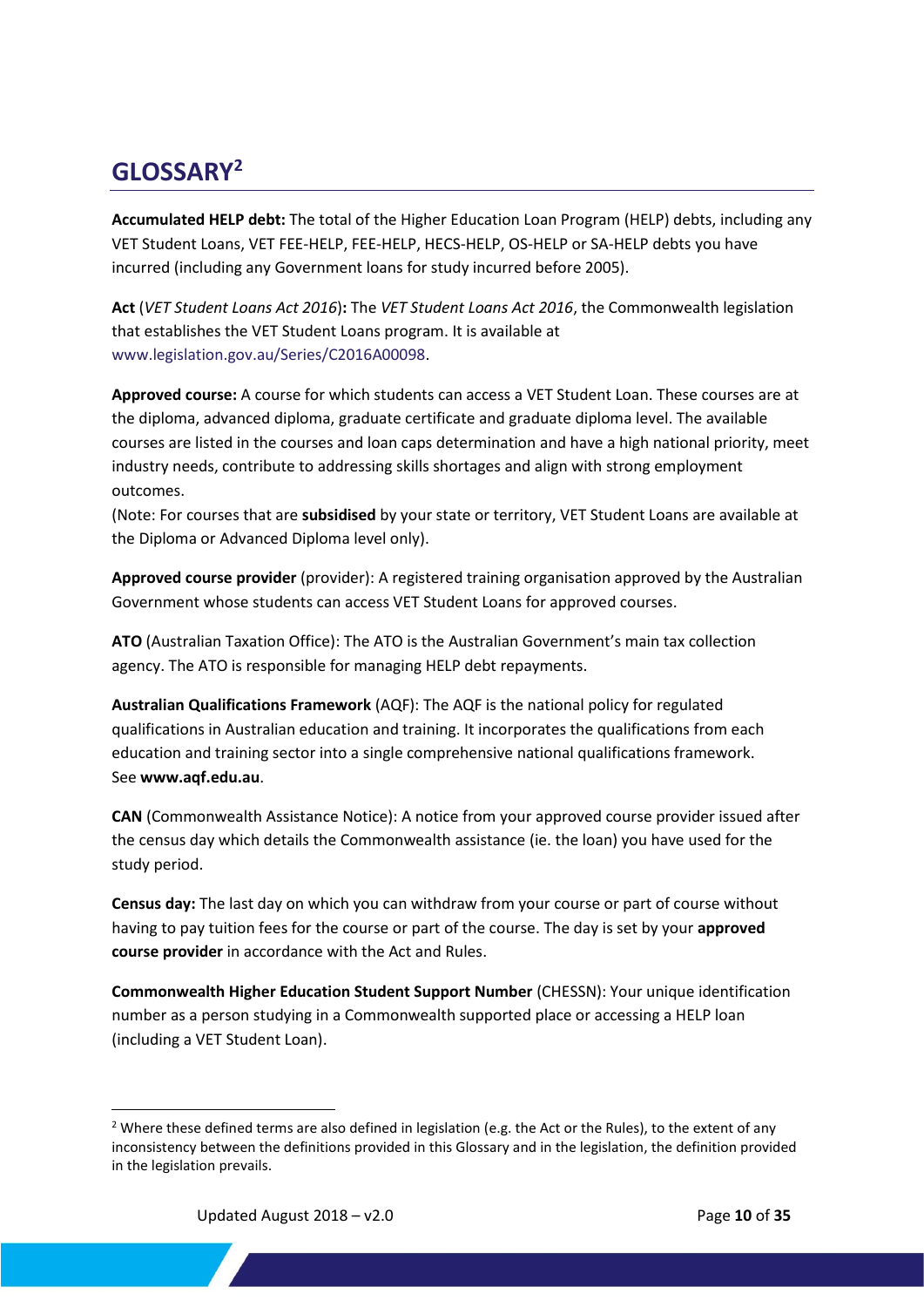**Compulsory repayment threshold:** You have to start repaying your HELP debt through the taxation system once your repayment income is above the compulsory repayment threshold, even if you are still studying. Repayment income is calculated from the amounts given on your income tax return for:

- your taxable income
- reportable fringe benefits (reported on your payment summary)
- total net investment loss (which includes net rental loss)
- reportable super contributions
- exempt foreign employment income amounts

**Courses and loan caps determination:** The legislation made under the Act which sets out the courses of study for which a VET Student Loan may be approved and the maximum loan amounts for those courses. It is available at **<https://www.legislation.gov.au/Series/F2016L02016>**.

**eCAF**: refer definition of "Government electronic Commonwealth Assistance Form (eCAF) (Request for a VET Student Loan eCAF)" below.

**Equivalent full-time student load** (EFTSL): How the study load for students is measured. EFTSL is a measure of the study load based on a student undertaking a course on a full-time basis over an academic year. An academic year is determined by the provider based on its operations. A typical full time student load for a one-year course will have an EFTSL of 1.0.

**FEE-HELP:** An Australian Government loan program that helps eligible fee paying students pay their tuition fees for higher education study.

**FEE-HELP balance:** The amount of VET Student Loans, VET FEE-HELP and FEE-HELP, you have left to use before reaching the FEE-HELP limit.

**FEE-HELP limit:** The maximum amount of VET Student Loans, VET FEE-HELP and FEE-HELP, you can use over your lifetime. The FEE-HELP limit is indexed annually on 1 January. For **2018**, the FEE-HELP limit is **\$102,392** for most students.

**Full fee paying/fee for service student:** A student enrolled in a course for which the provider does not receive a state or territory government subsidy is a full fee paying student.

**Fee paying student:** A student enrolled in a course for which the provider does not receive a state or territory government subsidy is a full fee paying student.

**Government electronic Commonwealth Assistance Form (eCAF) (Request for a VET Student Loan eCAF):** The online system for students to request a VET Student Loan (and other loans) under the HELP. It provides students with a secure and easily accessible way to complete application forms for these programs.

Students also use the eCAF system to log in to demonstrate they are engaged with their training and wish to continue accessing a VET Student Loan (see **Progression form** below).

Updated August 2018 – v2.0 **Page 11** of **35 Page 11** of **35**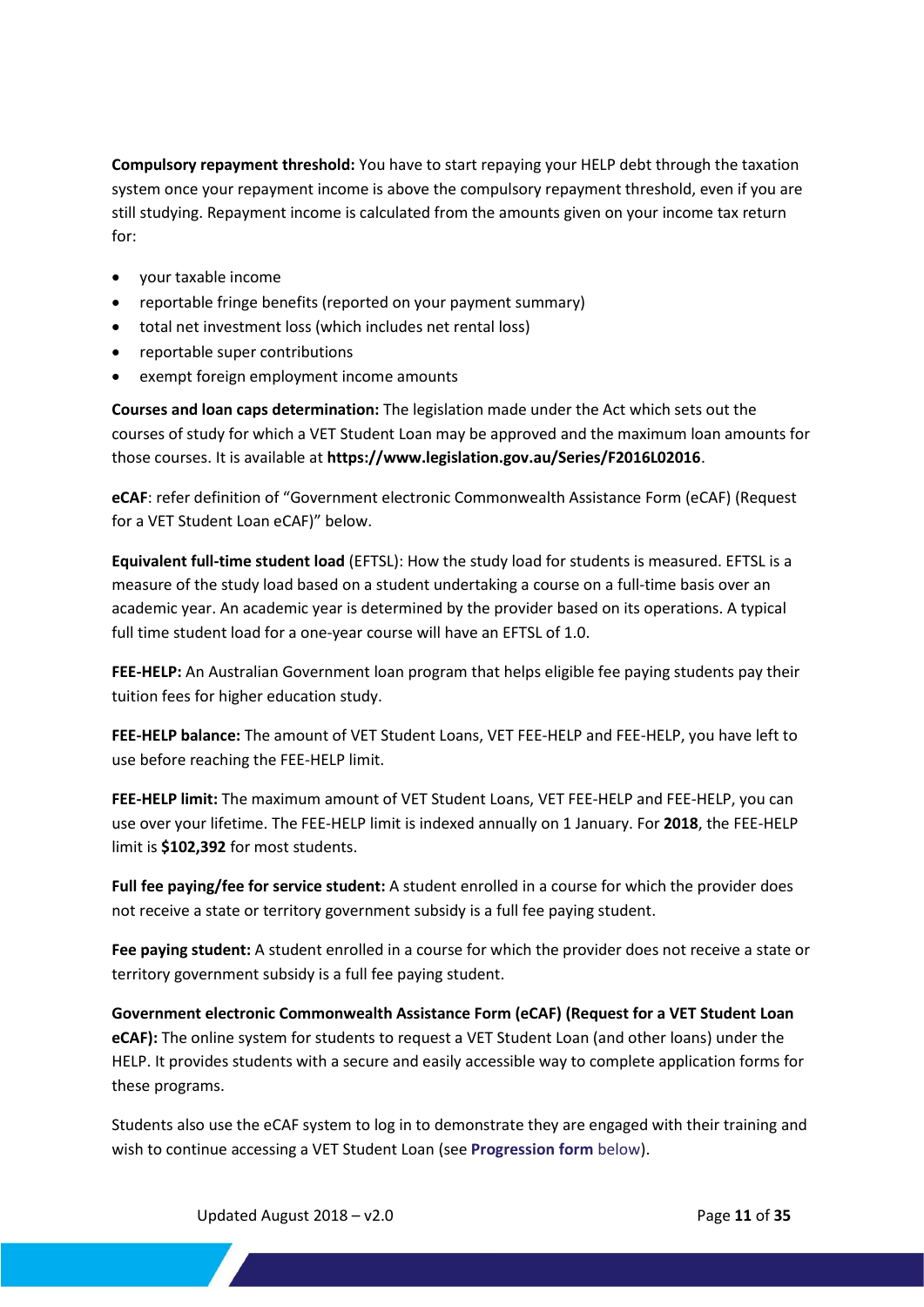**HELP** (Higher Education Loan Program): Australian Government loans that help eligible students pay their tuition fees (VET Student Loans, VET FEE-HELP or FEE-HELP), student contributions (HECS-HELP), overseas study expenses (OS-HELP) and student services and amenities fee (SA-HELP). HELP loans are repaid through the tax system once a person earns over the compulsory repayment threshold.

**My Skills** [\(www.myskills.gov.au\)](https://www.myskills.gov.au/): My Skills website is the national Vocation Education and Training (VET) consumer directory that contains information about each Registered Training Organisation (RTO) and the courses they offer. It is a federal government initiative to enable consumers to search for and compare VET courses and training providers. Students can use My Skills to search for VET Student Loans approved courses and approved course providers.

**New Zealand Special Category Visa Holder** (SCV): If you arrived in Australia using a New Zealand passport, in the absence of another valid Australian visa, you will have automatically received a Special Category Visa (SCV) provided you met certain security, character and health requirements. It is a temporary visa that expires as soon as you leave Australia, but remains in place for as long as you remain in Australia. If you are a New Zealand citizen and hold a SCV you may be able to access VET Student Loans, providing you:

- have been usually resident in Australia for at least 10 years,
- were a dependent child when you first began to be usually resident in Australia,
- have been in Australia for periods totalling 8 years during the previous 10 years, and
- have been in Australia for periods totalling 18 months during the previous 2 years.

Specific enquiries about the SCV, and other visas, should be directed to the Department of Home Affairs (**<www.homeaffairs.gov.au>**).

**Progression form:** A form in the eCAF system you must complete to demonstrate to the Department of Education and Training that you are a genuine student, continuing with your studies and wish to continue to access your VET Student Loan. When sent a progression email you need to read the email, sign into the eCAF system and complete the brief questions and short survey.

**Request for a VET Student Loan eCAF:** The online system for students to request a VET Student Loan. It provides students with a secure and easily accessible way to complete application forms for VET Student loans (see **Government electronic Commonwealth Assistance Form (eCAF)**).

**Rules:** The *VET Student Loans Rules 2016*, the legislation made under the Act that sets out detailed requirements for the VET Student Loans program. It is available at **<www.legislation.gov.au/Series/F2016L02030>**.

**Special circumstances:** Specific circumstances that you must show exist, in order to have your VET Student Loans debt for a course cancelled (and your FEE-HELP balance re-credited) if applicable. See section 68 of the Act. Talk to your provider's student administration area if you wish to apply for a debt to be cancelled under 'Special Circumstances'.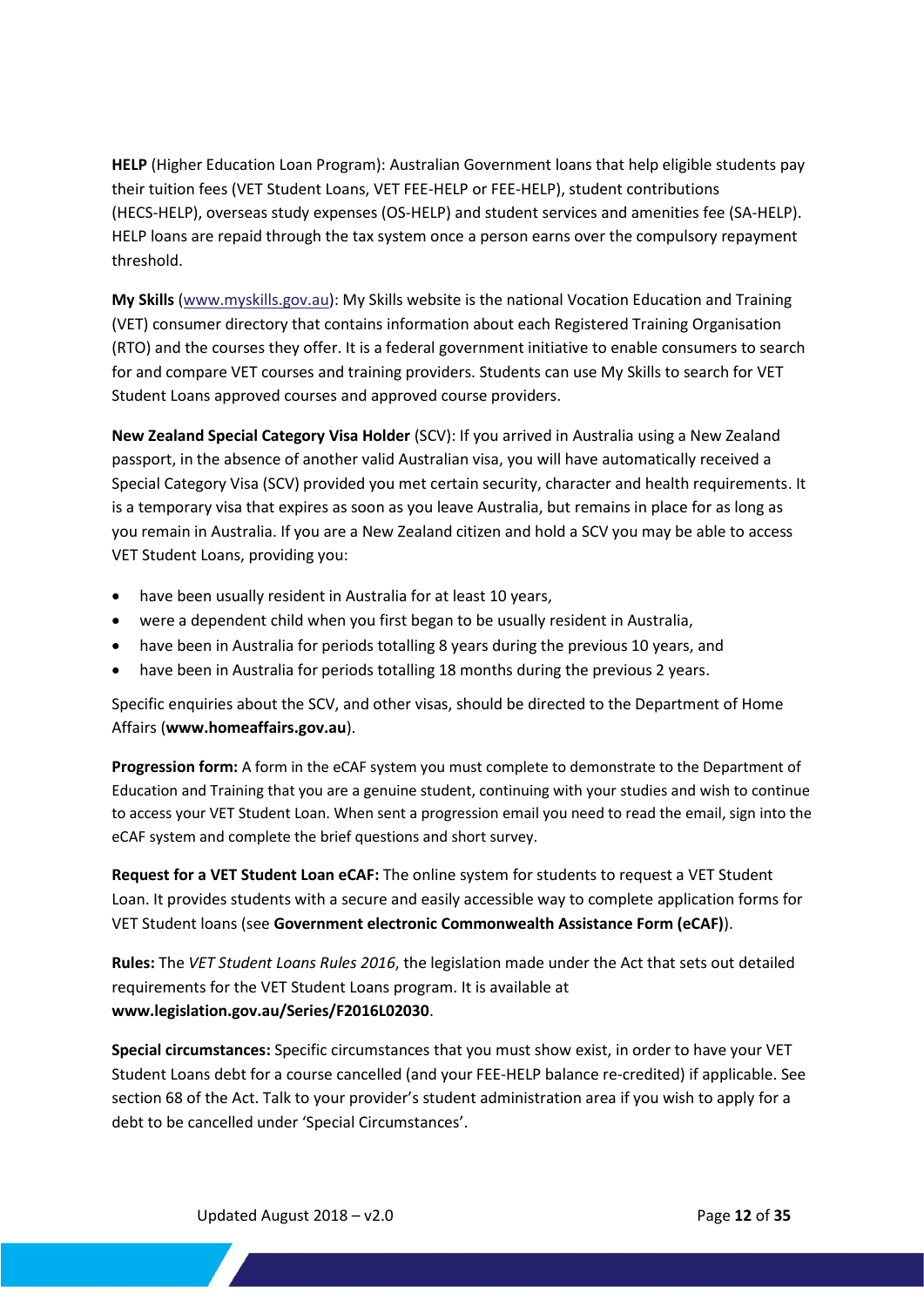**Student entry procedure:** An approved course provider's procedure to ensure that a student is academically suited to undertake a course.

**Study Assist** [\(www.studyassist.gov.au\)](https://www.studyassist.gov.au/): A website providing information about loans you can apply for to pay for tertiary study (including VET Student Loans) and how to manage your loan..

**Subsidised student:** A student who is enrolled in a Diploma or Advanced Diploma level course that is subsidised by a state or territory government.

**TFN** (Tax File Number): Your unique identification number from the ATO for everything tax related, including making HELP debt repayments. To be eligible for a VET Student Loan, you MUST supply your valid TFN (or your *Certificate of Application for a TFN*) in the eCAF. This is because repayments of your debt are made through the Australian taxation system. It is important that your details on your enrolment match your details at the ATO as your eCAF will not be finalised unless your TFN is verified with the ATO.

**Tuition fees:** Fees that students are charged by approved course providers.

**USI** (Unique Student Identifier): Your unique reference number made up of 10 numbers and letters that creates a secure online record of your recognised training and qualifications gained in Australia.

**VET FEE-HELP** scheme: An Australian Government loan scheme for higher level VET study established under Schedule 1A of the *Higher Education Support Act 2003* in place from 2009-2016 (and to some continuing students in 2017 and 2018 —refer to the chapter *Transitional arrangements for existing VET FEE−HELP students*).

**VET Student Loans program**: The Australian Government loan program established by the *VET Student Loans Act 2016* that assists eligible students enrolled in approved higher level vocational education and training courses at approved course providers pay their tuition fees.

**VET Student Loans fee notice:** A notice that approved course providers must send to students who are requesting a VET Student Loan for each fee period, at least 14 days prior to the census day. Refer to section 99 of the Rules.

**VET Student Loans Statement of Covered Fees:** A statement issued to the student that provides details of the total course fee and how much will be covered by the loan amount.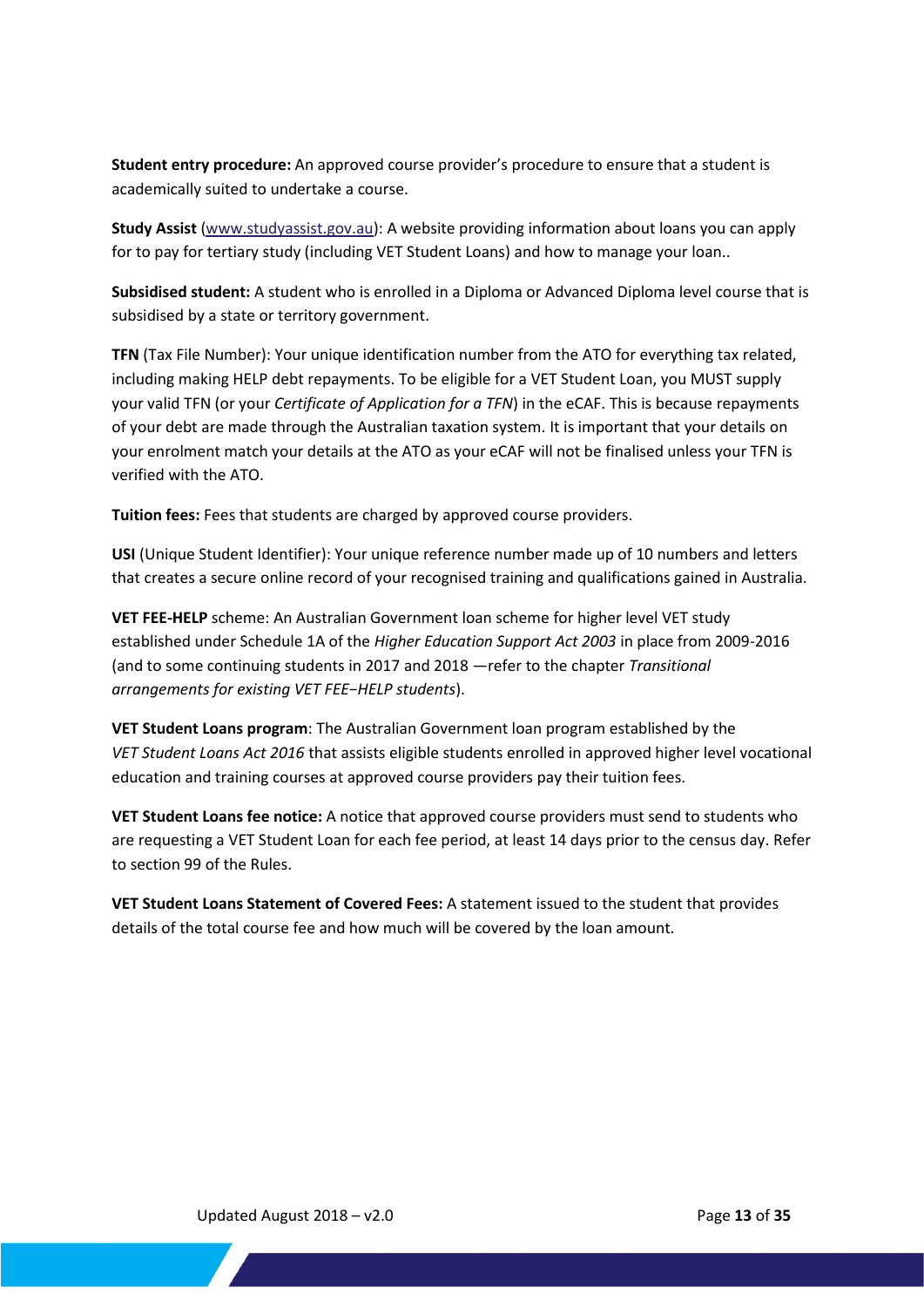## <span id="page-13-0"></span>**1. TRANSITIONING TO TERTIARY STUDY**

Before you decide where to study and apply for an **approved course**, you will need to make some important decisions. This section provides information about your options, so you can make an informed decision before you enrol in vocational education and training.

Things to think about:

- how to make a smooth [transition to tertiary study](http://studyassist.gov.au/sites/StudyAssist/mytertiarystudyoptions/transitioning-to-tertiary-study/pages/transitioning-to-tertiary-study)
- how you can be [a savvy student](http://studyassist.gov.au/sites/studyassist/mytertiarystudyoptions/pages/be_a_savvy_student)
- which **[approved courses](http://www.myskills.gov.au/)** suit your needs
- what is the cost of your course
- what [financial assistance](http://studyassist.gov.au/sites/StudyAssist/MyTertiaryStudyOptions/pages/what-am-i-eligible-for) you may be eligible for
- which **approved course providers** offer **approved courses** which are eligible for **VET Student Loans**
- [what vocational education and training \(VET\) students can expect from registered training](http://studyassist.gov.au/sites/studyassist/mytertiarystudyoptions/pages/what-vet-students-can-expect) organisations
- what your career options are by using the following websites:

Visit [www.myskills.gov.au](http://www.myskills.gov.au/) for useful information about career pathways, employment outcomes and salary expectations. **My Skills** shows you the average price for each **approved course** you are interested in and can help you find the training and training provider that best matches your needs and expectations. You can also use **My Skills** to search for VET Student Loans **approved courses** and **approved course providers**, and view the maximum loan cap for VET Student Loans for your chosen course.

Visit [www.joboutlook.gov.au](http://www.joboutlook.gov.au/careerquiz.aspx) to access a Career Quiz to help you identify what types of work you most like doing. Alternatively, you can download a free app from the **[iTunes app store](https://itunes.apple.com/us/app/career-quiz/id976475019?ls=1&mt=8)** and **[Google](https://play.google.com/store/apps/details?id=au.gov.employment.careerquiz)  [Play](https://play.google.com/store/apps/details?id=au.gov.employment.careerquiz)** by searching for 'Career Quiz Australia'.

Visit [www.education.gov.au/vet-student-loans](http://www.education.gov.au/vet-student-loans) for the loan caps that apply to all **approved courses**. Other than for specified exceptions for certain aviation courses, there are three loan cap bands of \$5,075, \$10,150 and \$15,225 (2018 caps), which apply irrespective of whether the course is being delivered face-to-face, online, or via mixed delivery modes. A full list of eligible courses and their associated loan cap can be found at: [www.legislation.gov.au/Series/F2016L02016,](http://www.legislation.gov.au/Series/F2016L02016) or you can search at [www.myskills.gov.au](http://www.myskills.gov.au/)**.** The loan caps are indexed each year – the indexed amounts each year are available a[t www.education.gov.au/vet-student-loans.](http://www.education.gov.au/vet-student-loans)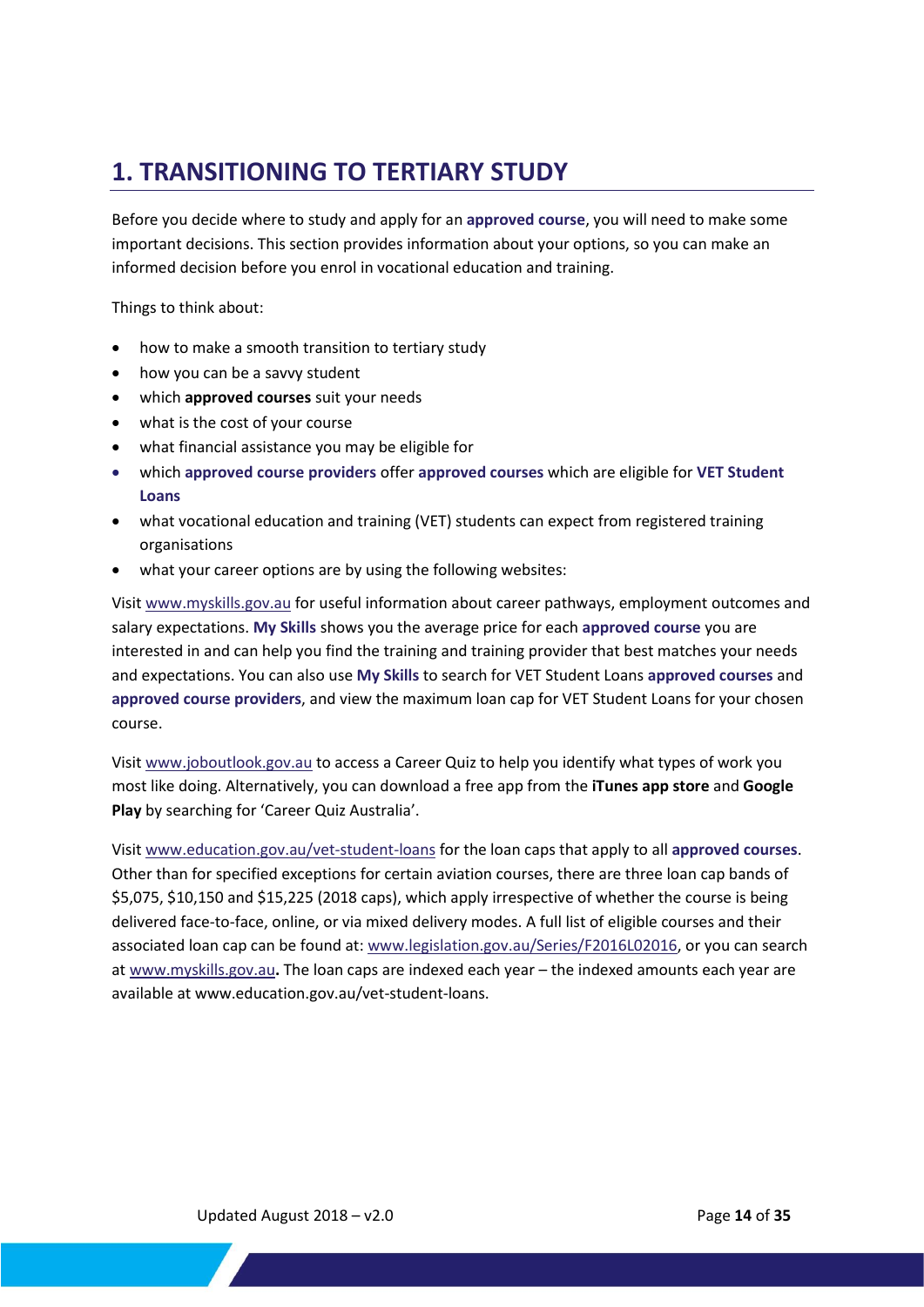#### **Top tips for transitioning to tertiary study and the VET Student Loans program**

#### <span id="page-14-0"></span>**1.1 Get a TFN early!**

- If you want to use a **VET Student Loan** to pay for your study, you must submit your **TFN** by the **census day**; otherwise, you will not be able to use the loan for that study period.
- If you do not have a **TFN**, you must apply for one at the **ATO** website. See **section 3.1** for more information.
- Keep your **TFN** secure and treat it like your bank PIN.



**HELP debts are recorded against your TFN so be really careful who you give this information to.**

#### <span id="page-14-1"></span>**1.2 Be aware of your obligations!**

- At the time of enrolment, you will need to give your own personal email (or mailing address) to your provider. This is so that your provider is able to issue you with your **VET Student Loans fee notice**, which is an important document that will include all the information about your VET Student Loan.
- Your request for a VET Student Loan will also be emailed to you via this email address. When you receive an invitation email about your **VET Student Loan request** via the **electronic Commonwealth Assistance Form (eCAF)**, please check that all the details entered by your provider are correct. If any details need to be updated, contact your provider to amend the details before submitting the loan request. It is your responsibility to check your email on a regular basis.
- You will need to be aware of your **census day**(s) as this date is critical to getting a loan or withdrawing your enrolment. See **section 3.4** for more information. Find out your provider's withdrawal procedure. You must withdraw in writing from a course or a particular part of a course before the **census day** to avoid incurring a debt for that course (or part of the course).
- A student engagement and progression requirement applies to your continued access to a VET student loan. When requested, you will need to log in periodically to the Department of Education and Training's **eCAF** and complete the form. The progression form is simple, quick and easy to complete. You need to complete brief questions and a short survey to confirm your active and legitimate enrolment in the course. If you do not complete your progression form, you may not be able to continue to access **VET Student Loans**.
- Find out your provider's policies regarding the conditions of your study. If you are not progressing satisfactorily in your course, your enrolment may be cancelled even if you have already incurred a VET Student Loan debt or made a payment for that study.
- You should be aware of complaints handling and withdrawal policies as these are avenues to have your debt cancelled if your provider is in breach of its obligations or where **special circumstances** apply to you.
- If you have previously studied and accessed a **HELP** loan, it is your responsibility to ensure that you have sufficient **FEE-HELP balance** to cover the VET Student Loan amounts in your invoice notice. You can check your **FEE-HELP balance** by logging onto myUniAssist using your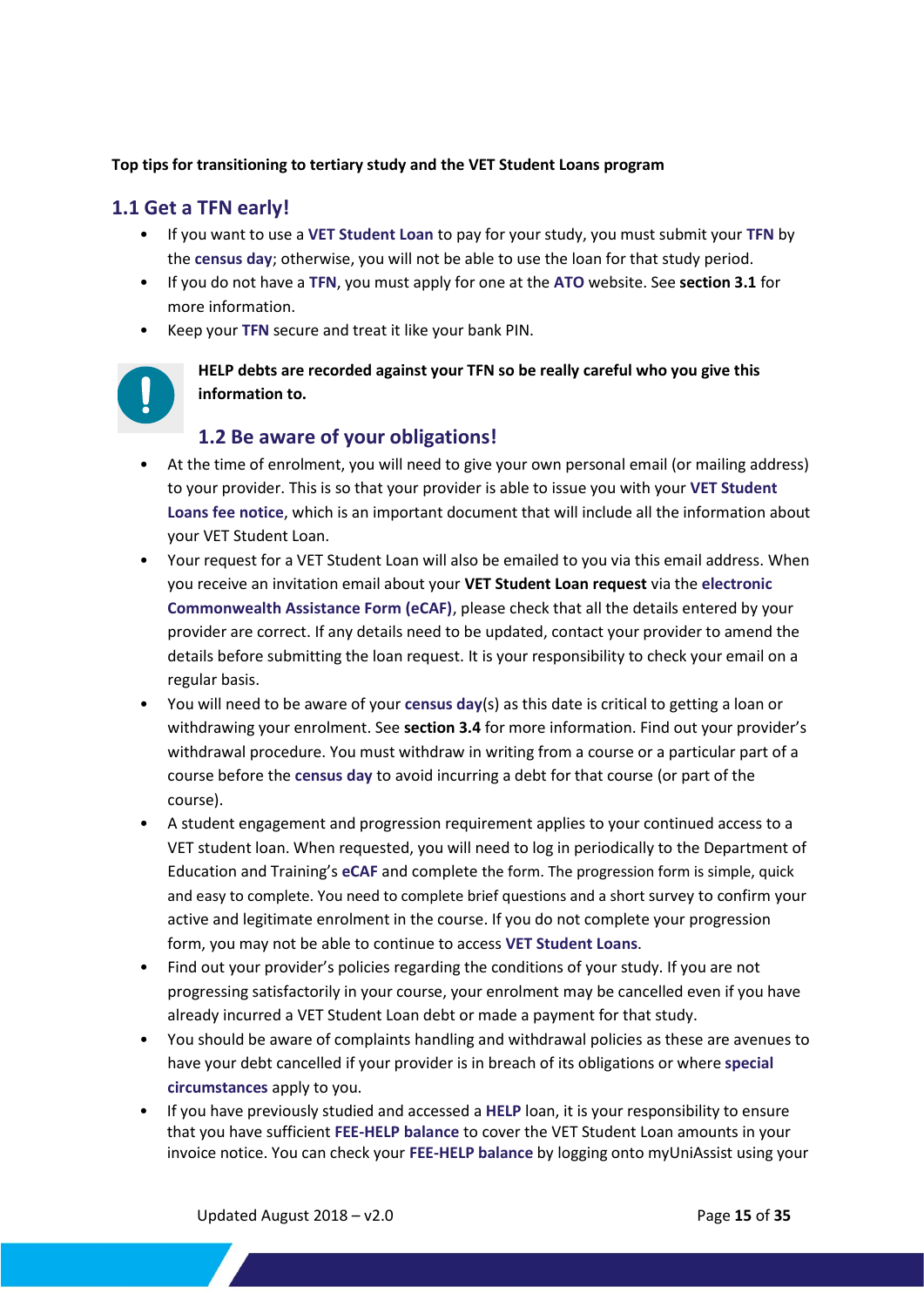**Commonwealth Higher Education Student Support Number** (CHESSN), which will be quoted on your **VET Student Loans fee notice**.

#### <span id="page-15-0"></span>**1.3 You are responsible for your own education!**

- Due to privacy laws, **approved course providers** cannot give information to your spouse, parent, or anyone else about your payment details, VET Student Loan, attendance or other personal matters.
- Be sure to base your decision to study on the right information by comparing prices of courses and providers at [www.myskills.gov.au](http://www.myskills.gov.au/) before you enrol. Compare the course fee with the corresponding loan cap amount to check if you will need to fund any difference between the two. You may need to pay the gap between the loan amount and the total course fee. Check with your approved course provider before you enrol, or after enrolment you can check your **VET Student Loans Statement of Covered Fees**.
- Do not enrol in a course or request a VET Student Loan until you have made a firm decision to study. You should consider whether you are able to and want to complete the course requirements.

#### <span id="page-15-1"></span>**1.4 Know who to ask for help**

- Your provider is the first place you should go to for any questions about your study or VET Student Loan, or complaints about the quality of service. Student administration staff will help you with enrolment and administration, or will direct you to the appropriate area (refer to the **Contacts section** for other useful contacts).
- The **[My Skills website](http://www.myskills.gov.au/)** is updated regularly to provide information about providers and loans.

#### <span id="page-15-2"></span>**1.5 Get involved**

- Most providers offer an orientation service for new students, as well as social events and various clubs. These activities can help you to learn your way around, meet new people and build a support network.
- If you are studying online or by distance, social media pages, blogs and online discussion groups are excellent ways to connect with fellow students.

#### <span id="page-15-3"></span>**1.6 Be a savvy student**

- Be aware that a VET Student Loan is a loan from the Australian Government, which you will have to begin repaying when you reach the **compulsory repayment threshold**.
- Be aware that brokers or marketing agents are banned from signing you up for **VET Student Loans**. They are also banned from contacting you about the availability of loans.
- If you require information about enrolling in a course, you should contact the provider that delivers the course directly.
- Remember, your **TFN** should be treated like a bank PIN. It is your personal reference number in the tax and superannuation system. Make sure you understand the purpose of any documents or electronic forms that ask you to provide your **TFN**.
- If you suspect your **TFN** has been stolen or accessed by an unauthorised third party, you must report this to the **ATO** as soon as possible (refer to the **Contacts section** for more information).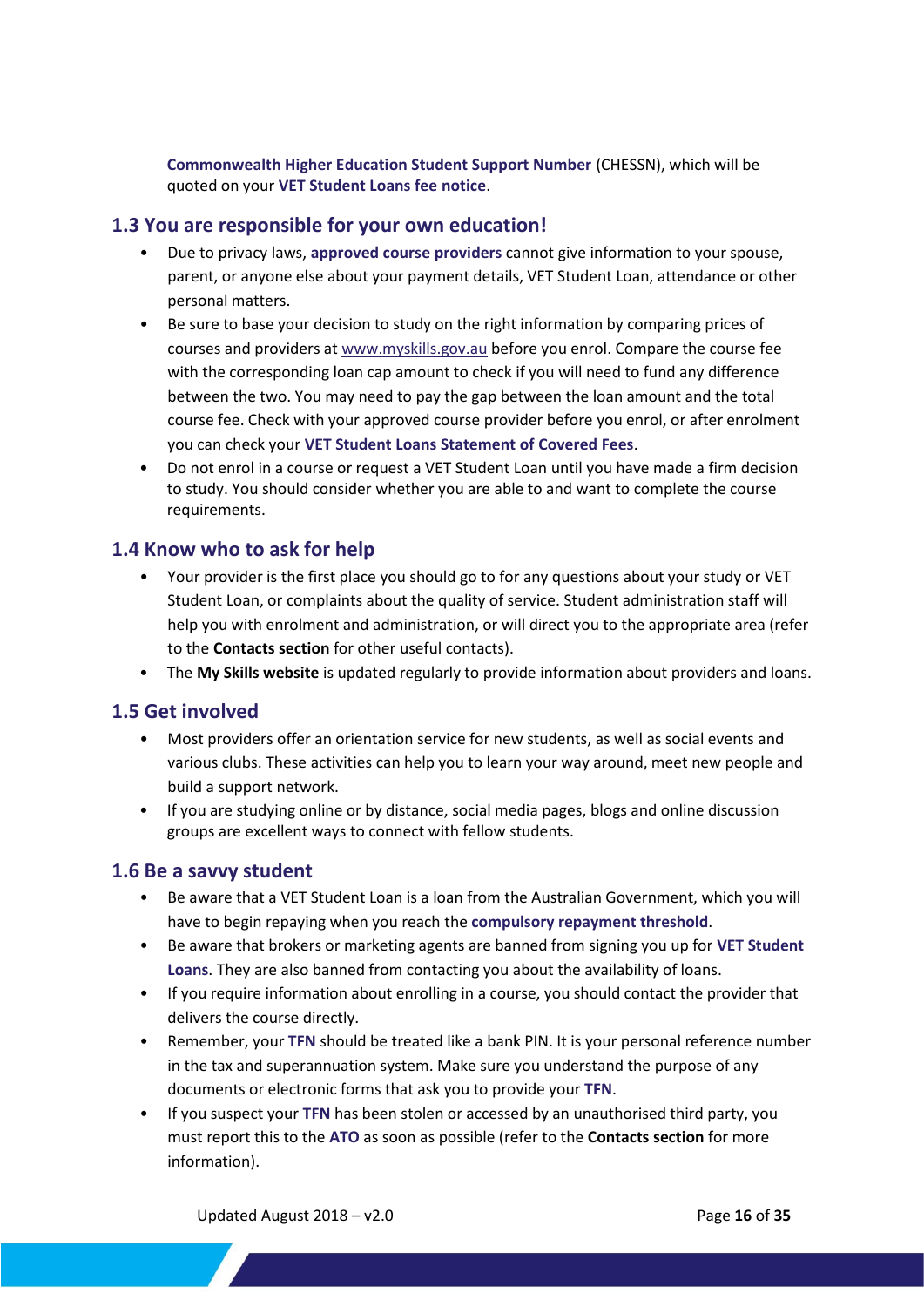

**Never give out your username or password from government agencies like Centrelink or MyGov.**

Visi[t www.studyassist.gov.au](http://www.studyassist.gov.au/) for more information and tips on how to be a savvy student or [www.myskills.gov.au](http://www.myskills.gov.au/) o[r www.training.gov.au](http://www.training.gov.au/) for more information about your provider.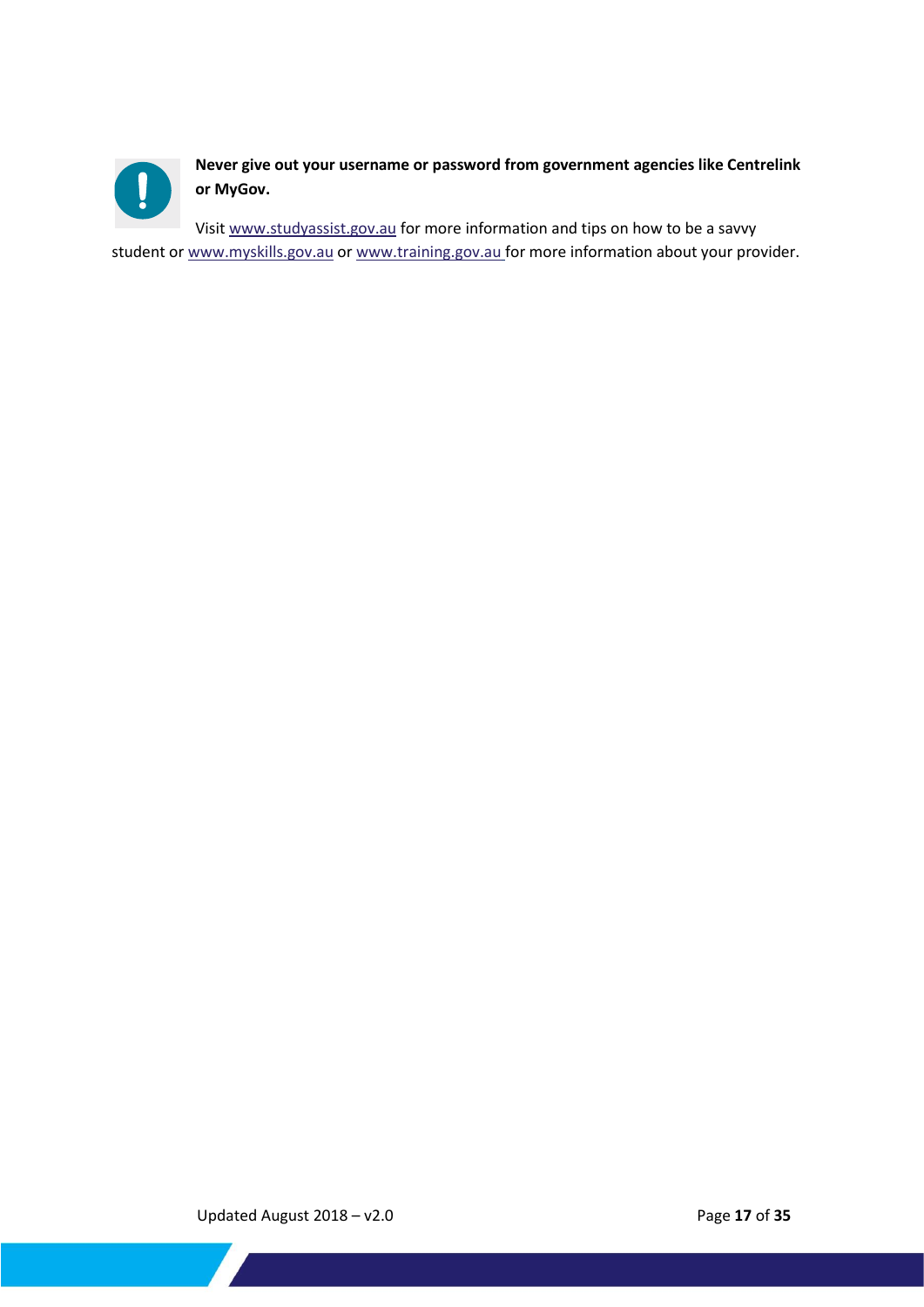## <span id="page-17-0"></span>**2. THE VET STUDENT LOANS PROGRAM**

To be eligible for a **VET Student Loan**, you must meet the eligibility criteria as specified on pages 7 and 8. Further information on these requirements is detailed below.

You may be interested to know that:

- if you use a **VET Student Loan**, you will not have to make any repayments in the 2018-19 income year unless your income is \$51,957 or above
- if there is a direct connection between your work and your study, you may be able to claim your **tuition fees** as a tax deduction. Contact the **ATO** for more information on how to claim self-education expenses, including eligible study, and applicable caps on the amount you can claim
- you can check your eligibility by visiting [www.studyassist.gov.au](http://www.studyassist.gov.au/) and entering your details in the eligibility tool.

#### <span id="page-17-1"></span>**2.1 Approved courses and loan caps**

VET Student Loans are only available for **approved courses** at the diploma, advanced diploma, graduate certificate and graduate diploma level that are specified on the **courses and loan caps determination** at [www.legislation.gov.au/Series/F2016L02016.](https://www.legislation.gov.au/Series/F2016L02016)

The **courses and loan caps determination** specifies the courses for which VET Student Loans may be granted; sets the maximum loan amounts for those courses; and provides for the annual indexation of the maximum loan amounts.

Other than for specified exceptions, there are three loan cap bands of \$5,075, \$10,150 and \$15,225 (2018 amounts) which apply irrespective of whether the course is being delivered face-to-face, online, or via mixed delivery modes. Courses in the aviation training package are a specified exemption and are eligible for a loan of up to \$76,125 (2018 amount).

You cannot borrow more than the maximum loan amount for your course. The amount available will be indexed each year. The indexed amounts are available at [www.education.gov.au/vet-student](http://www.education.gov.au/vet-student-loans)[loans.](http://www.education.gov.au/vet-student-loans)

You can search for VET Student Loans approved courses and find out the maximum loan caps at [www.myskills.gov.au.](http://www.myskills.gov.au/)

**Approved course providers** may charge **tuition fees** for courses in excess of the loan cap amount, and you may have to pay the gap between the loan amount and the tuition fee as you progress through your course.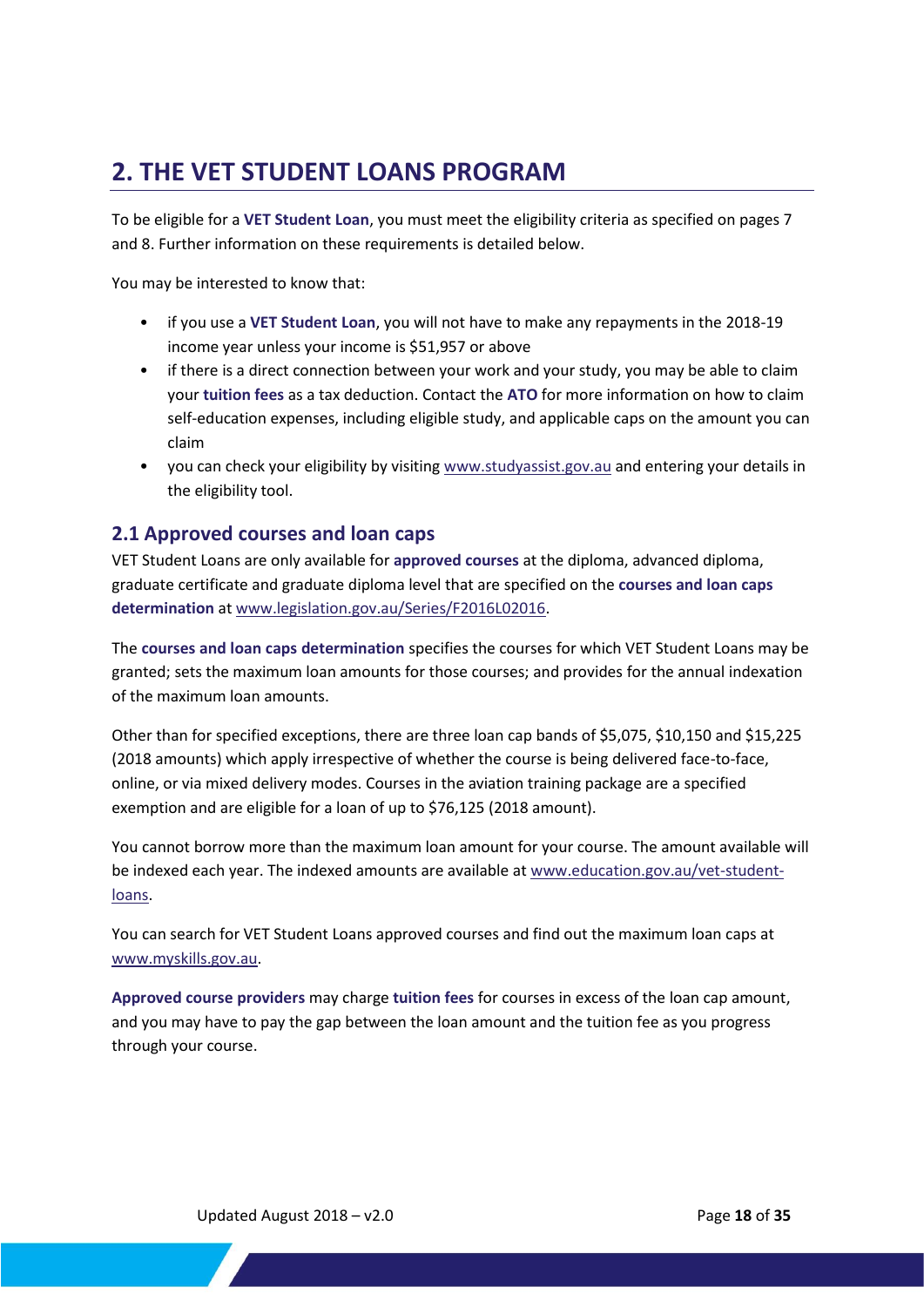#### <span id="page-18-0"></span>**2.2 Approved course providers**

Only students studying at **approved course providers** are eligible for VET Student Loans. Registered Training Organisations (RTOs) that offer higher level VET qualifications (diploma level and above) and meet specified course provider requirements may apply to the Australian Government to be approved as **approved course providers**. Ask your course provider if they are approved, or visit [www.myskills.gov.au](http://www.myskills.gov.au/) and look for the 'VSL' logo.

#### <span id="page-18-1"></span>**2.3 Academic suitability**

You must have been assessed by your course provider as academically suited to undertake the course to access a VET Student Loan for that course.

To be assessed as academically suited, you must provide either:

- a copy of your Australian Senior Secondary Certificate of Education (year 12 Certificate) or
- evidence of successful completion of an Australian Qualification Framework (AQF) Certificate IV or higher qualification (where the language of instruction is English).

If you do not have an Australian year 12 Certificate or have not successfully completed an AQF Certificate IV or higher qualification, you must sit an approved Language, Literacy and Numeracy (LLN) test and be assessed as competent at Exit Level 3 in the Australian Core Skills Framework in both reading and numeracy. Your provider will conduct this test and notify you of your result.

Your provider must set out these academic suitability requirements in its **student entry procedure** on its website.

### <span id="page-18-2"></span>**2.4 What are the citizenship and residency requirements for VET Student Loans?**

To meet the citizenship and residency requirements you must be either:

- an Australian citizen, or
- a qualifying New Zealand citizen, holding a special visa category such as the **New Zealand Special Category Visa holder** who meets the long term residency requirements (refer to the glossary), or
- a permanent humanitarian visa holder who is usually resident in Australia. Check **<http://www.homeaffairs.gov.au/trav/visa-1/Visa-listing>** for the list of permanent humanitarian visa subclasses, and see below to check the Visa Entitlement Verification Online (VEVO).

You cannot access VET Student Loans for a course that is taught primarily at an overseas campus.

#### **Need to check your visa subclass?**

Your provider will need proof of your visa status to verify your eligibility. With your permission and your passport details, providers registered with Visa Entitlement Verification Online (VEVO) can confirm your visa status. Alternatively, send your details directly to them, using VEVO's send email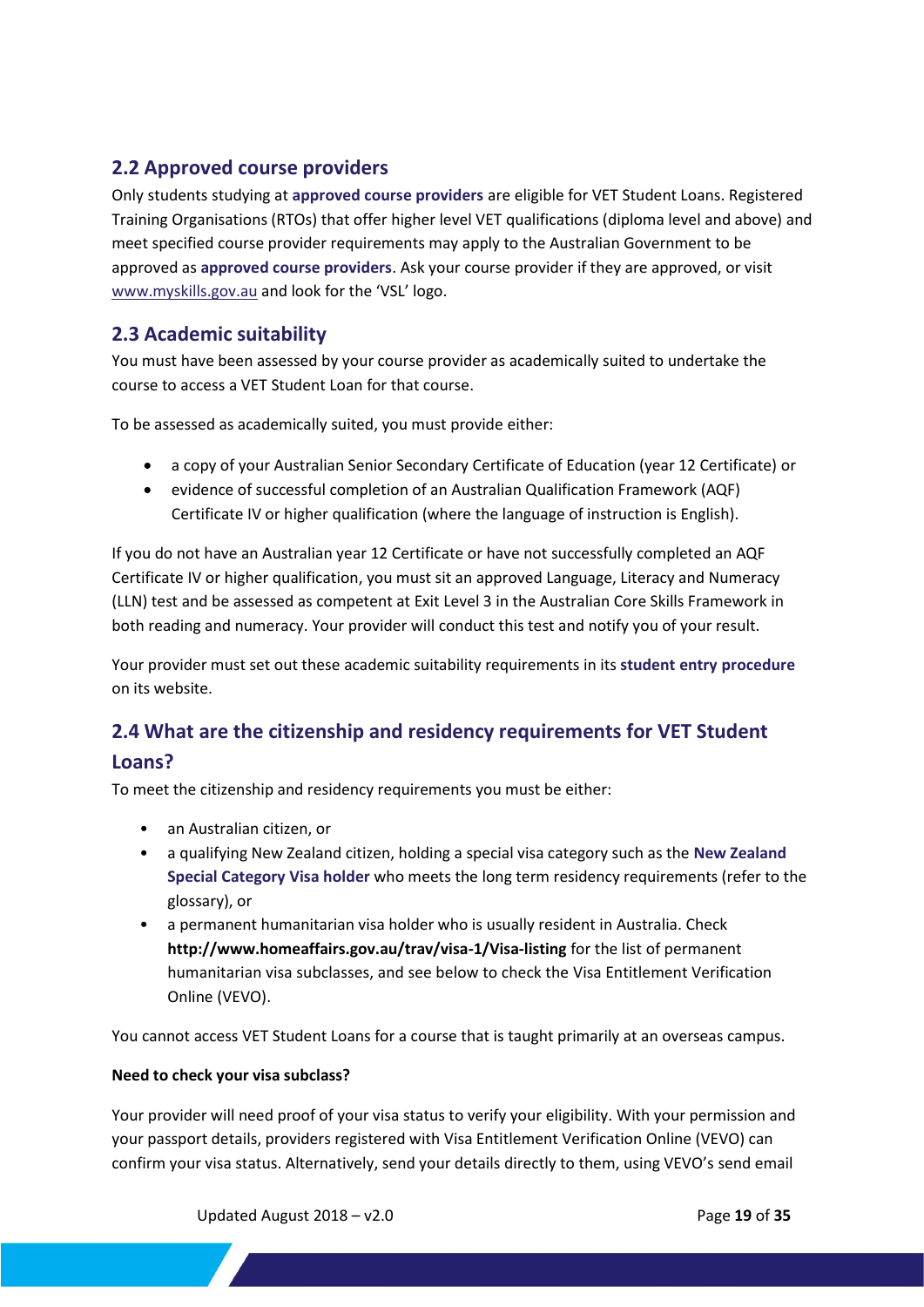function. VEVO is a free, online service that allows visa holders and registered Australian organisations, such as providers, to check the details and conditions of a visa.

#### To access the VEVO service, please visit **[www.homeaffairs.gov.au/busi/visas-and-migration/visa](https://www.homeaffairs.gov.au/busi/visas-and-migration/visa-entitlement-verification-online-(vevo))[entitlement-verification-online-\(vevo\).](https://www.homeaffairs.gov.au/busi/visas-and-migration/visa-entitlement-verification-online-(vevo))**

If you are not eligible for a VET Student Loan, you will need to confirm upfront payment dates and arrangements with your provider directly. If you cannot pay part or all of your **tuition fees** upfront, you should contact your provider as some may offer their own payment options or plans.

#### **How to provide proof of Australian Citizenship?**

In assessing an application for a VET Student Loan your **approved course provider** must be satisfied that you meet the eligibility criteria, including your citizenship eligibility. The evidence required to demonstrate that you are an Australian citizen may differ depending on whether you were:

- born overseas
- born in Australia before 20 August 1986
- born in Australia on or after 20 August 1986.

Your **approved course provider** will advise you what documentation you will need to provide to evidence your Australian citizenship. You can obtain a citizenship certificate by lodging a **[Form 119](https://www.homeaffairs.gov.au/trav/citi/curr/evidence-of-australian-citizenship/apply)  [Application for evidence of Australian citizenship](https://www.homeaffairs.gov.au/trav/citi/curr/evidence-of-australian-citizenship/apply)** with the Department of Home Affairs.

#### <span id="page-19-0"></span>**2.5 How much can I borrow? What is the FEE-HELP limit?**

You can borrow up to the **FEE-HELP limit** to pay your **tuition fees**. The FEE-HELP limit is the total amount available to you under VET Student Loans, **VET FEE-HELP** and **FEE-HELP** over your lifetime. Any amount you borrow under VET Student Loans, **VET FEE-HELP** or **FEE-HELP** will be added together until you reach the **FEE-HELP limit**.

For 2018, the **FEE-HELP limit** is \$102,392 for most students.

The **FEE-HELP limit** is a lifetime limit and is not reset or 'topped up' by any repayments that you make.

#### <span id="page-19-1"></span>**2.6 What is the FEE-HELP balance?**

The **FEE-HELP balance** is the available amount of VET Student Loans, **VET FEE-HELP** and/or **FEE-HELP**  that you have left to use before you reach the **FEE-HELP limit**. You are responsible for keeping track of your **FEE-HELP balance** and for advising your provider if you do not have enough left to cover your **tuition fees**.

Check **section 4.4** for information about how to check your **FEE-HELP balance**.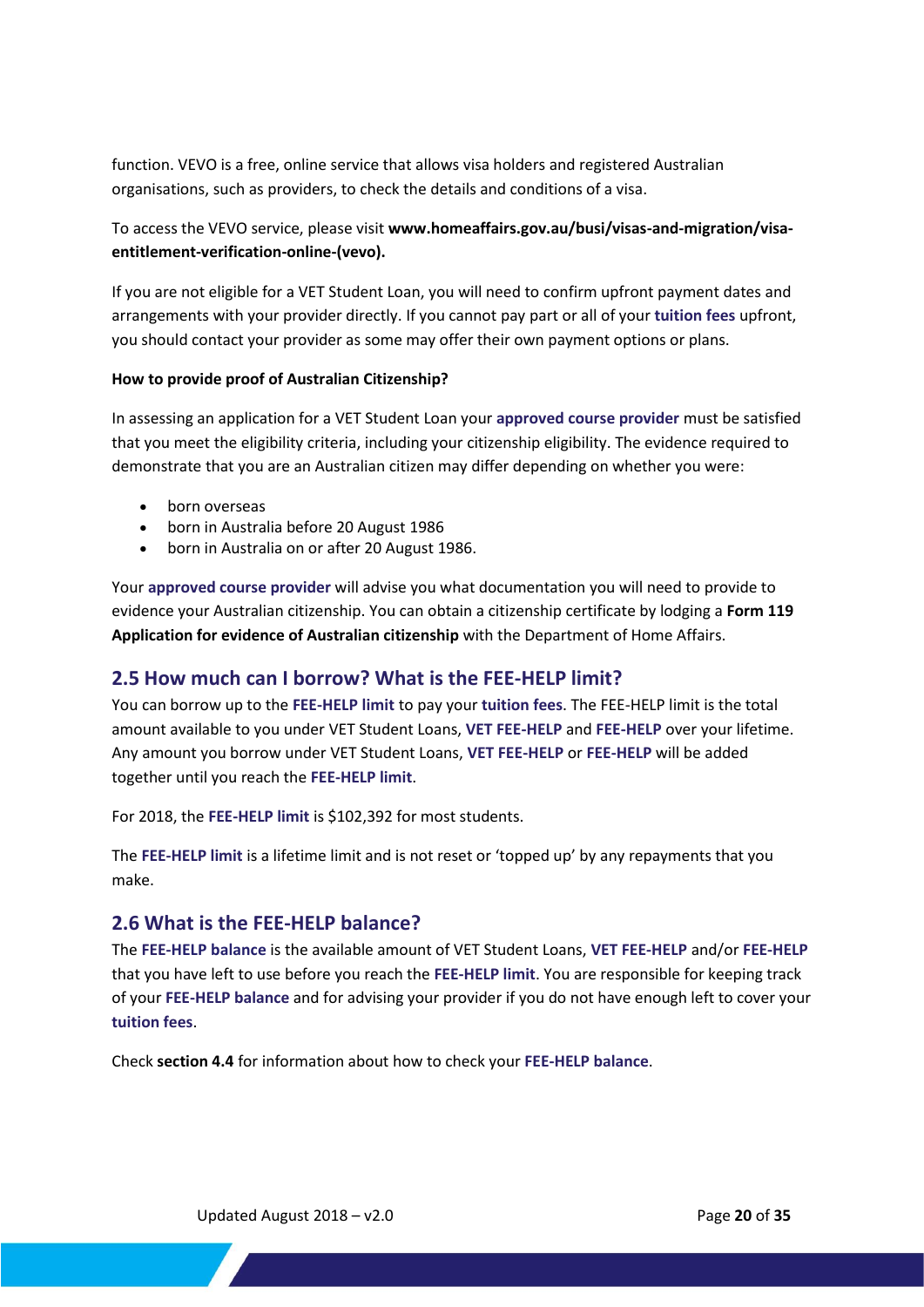#### <span id="page-20-0"></span>**2.7 Will I be charged interest?**

There is no interest charged on **HELP** debts. Your **HELP** debt is, however, indexed each year. It increases annually on 1 June to maintain its real value, adjusting in line with changes in the cost of living (as measured by the Consumer Price Index figure released each March).

Debts are not indexed until they are 11 months old. You can find current and past indexation rates on the ATO website at [www.ato.gov.au.](http://www.ato.gov.au/)

#### <span id="page-20-1"></span>**2.8 Is there a loan fee?**

Yes, for most students. A 20 per cent loan fee applies to VET Student Loans for **full fee paying / fee for service students**. The loan fee does not count towards your **FEE-HELP limit**.

You do not have to pay the loan fee upfront – it is added to your **HELP** debt at the **ATO**.

For example, if you are undertaking a course that costs \$1,000, the loan fee is \$200 (i.e. 20% of \$1,000). So your VET Student Loans debt for that course will be the cost of the course (\$1,000) + the loan fee (\$200) = \$1,200.

You do not incur the loan fee if you are a student who is subsidised by a state or territory government and you are studying a diploma or advanced diploma course. If you are not sure if you are a **subsidised VET student**, contact your provider directly.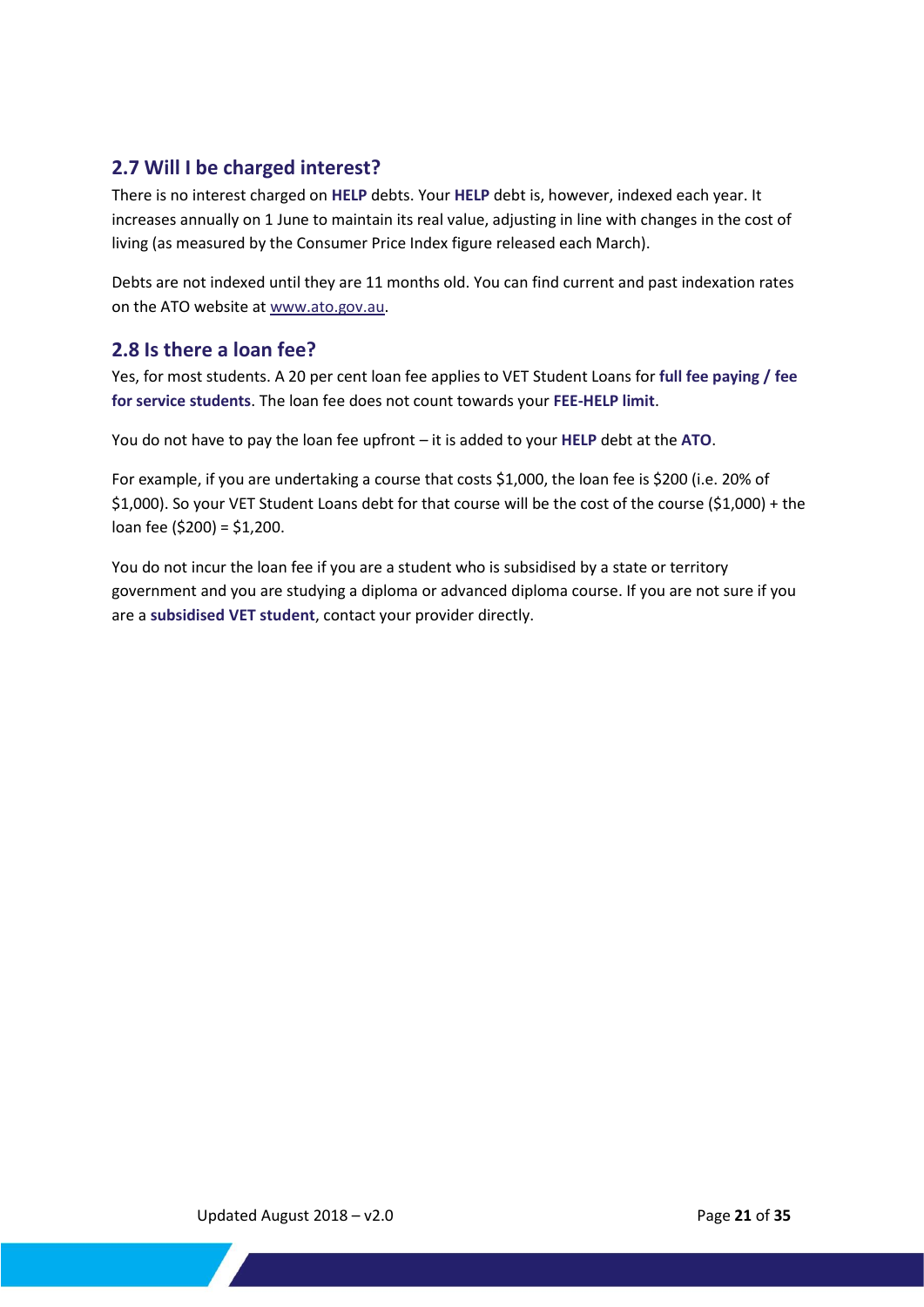## <span id="page-21-0"></span>**3. APPLYING FOR A VET STUDENT LOAN**

More information about applying for a **VET Student Loan** is available at **<www.education.gov.au>**[.](www.education.gov.au)

#### <span id="page-21-1"></span>**3.1 How do I apply for a VET Student Loan?**

To apply for a VET Student Loan you must complete the **Request for a VET Student Loan electronic Commonwealth Assistance Form (eCAF)** by the **census day**.

You must first enrol with your provider and indicate that you wish to access a VET Student Loan. Your provider will then give the department your enrolment information, including the nearest applicable **census day**, through the **eCAF** system.

You will then receive an email from the department allowing you to sign into the **eCAF** system. Once you sign-in, you will need to verify the pre-populated information and complete the mandatory fields. You must then **wait at least two full business days** after you have enrolled in your studies before submitting the **eCAF**.

You must submit the **eCAF on or before the first census day for which you would like the loan to apply**.

Once you submit your **eCAF**, you will receive an email confirming your loan approval and providing you with a copy of your completed form. You should keep this form for your records.

In exceptional circumstances, you may be permitted to use a paper loan request form although prior approval is required. Your provider will advise you how to apply using this form.

If you do not complete the **eCAF**, or other permitted form, by the required date for your course, you will have to wait until the next part of your course /unit, next semester or trimester to request a VET Student Loan for future study. Retrospective access to VET Student Loans is not allowed under any circumstances.

#### <span id="page-21-2"></span>**Students under the age of 18**

If you are under 18 years of age, a parent or guardian must complete and sign a parental consent form. The completed parental consent form must be given to your provider before you can be issued with an **eCAF** application form. The parental consent form is not necessary if you have been assessed by Centrelink as meeting the requirements for receiving the independent rate of Youth Allowance under part 2.11 of the *Social Security Act 1991*. You will need to provide evidence of this assessment in the form of your Centrelink Income Statement, which you can request by logging into myGov and selecting your Centrelink online account. For more information, visit

[www.humanservices.gov.au/customer/enablers/request-document-using-your-centrelink-online](http://www.humanservices.gov.au/customer/enablers/request-document-using-your-centrelink-online-account)[account.](http://www.humanservices.gov.au/customer/enablers/request-document-using-your-centrelink-online-account)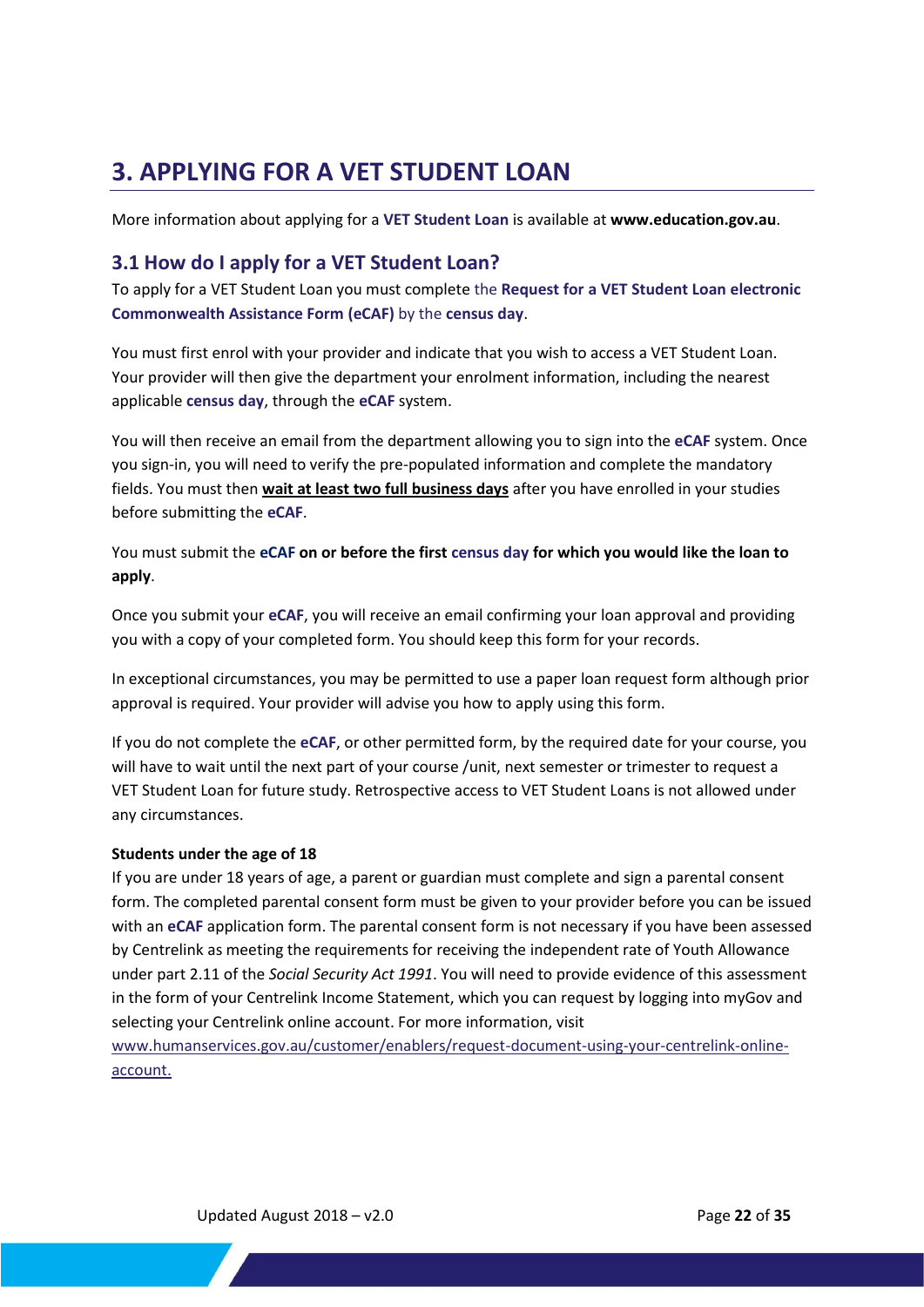#### <span id="page-22-0"></span>**Tax file number requirements**

If you want to use a VET Student Loan to pay for your study, you must meet the **TFN** requirements:

- you must have a valid **TFN** by the **census day**
- if you don't have a **TFN**, you can obtain *a Certificate of application for a TFN*. This certificate is available from the **ATO** after you have applied for a **TFN**. If you get a Certificate of application for a TFN, you are required to upload it to your **eCAF** before you submit. You may also provide (by uploading) a copy of the online application summary and barcode receipt issued by Australia Post.

You must advise your provider as soon as you have received your **TFN** from the **ATO**. Your provider will then 'open up' your **eCAF** to put it into 'revision status' for you to update. You will then receive an email with a link to the **eCAF** where you can then enter your **TFN**. Once you have done this, you must resubmit the revised **eCAF**. If you do not provide your **TFN**, you will not be able to use a VET Student Loan for that study period. You must keep your **TFN** secure.

Your **TFN** and personal information in your **eCAF** will be verified with the **ATO** at the time your **eCAF** is submitted. If, by the unit's census day, your information is not assessed as correct/verified, your application will not be finalised and you will be ineligible for a VET Student Loan.

#### <span id="page-22-1"></span>**What supporting documentation will I need to give to my approved course provider?**

As you are applying for a loan from the Australian Government, you are required to give your **approved course provider** copies of all relevant documents to support your application for a VET Student Loan and evidence of your eligibility.

Examples of the types of documentation may include (but not limited to):

- your birth certificate and/or your parent/s birth certificates
- **•** current driver's licence
- passport/s
- **•** citizenship certificate
- visa documentation
- Australian Year 12 Certificate or Australian Qualifications Framework Certificate IV or higher qualification (where the language of instruction is English).

As each individual's circumstances are different, your **approved course provider** will advise you what documentation you will need to provide so they can confirm your eligibility for a VET Student Loan.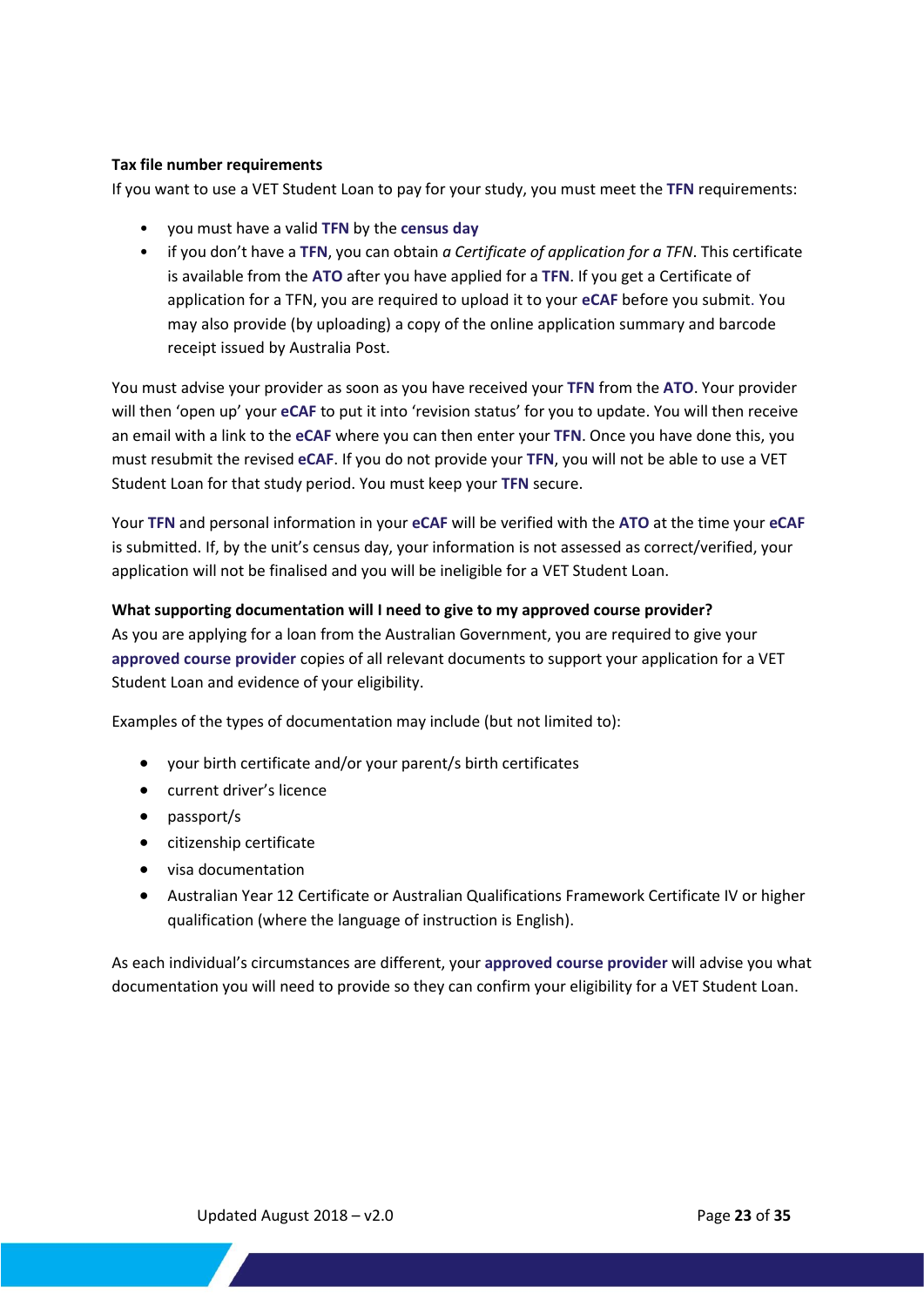#### <span id="page-23-0"></span>**3.2 What happens if I want to enrol in another course or I want to change my course?**

If you want to enrol in two different courses at the same provider, you must complete a separate **eCAF** for each course.

If you change your course, you will need to complete a new **eCAF** for your new course.

You will also need to withdraw officially from any course you have enrolled in and do not wish to continue with by the **census day** so that you do not incur a **HELP** debt for that course.

Withdrawal does not happen automatically when you transfer to a new course or when you stop attending classes. Instead, you must notify your provider in writing of your decision to withdraw. **See Chapter 5** for information on withdrawing from your studies.

#### <span id="page-23-1"></span>**3.3 What happens when I change my provider (but not my course)?**

If you change your **approved course provider** and you wish to continue to access a VET Student Loan for the same course you will need to complete an **eCAF** nominating your new provider. You will only have available the remaining loan amount to access at your new provider.

For example, if the course cap is \$10,000 and you have accessed \$4,000 at your previous course provider, you will only have \$6,000 loan amount remaining at your new provider for that course.

You will need to withdraw officially from the course at your previous provider. If you do not want to incur a **HELP** debt you need to withdraw by the **census day**.

Withdrawal does not happen automatically when you transfer to a new provider or when you stop attending classes. Instead, you must notify your course provider in writing of your decision to withdraw. **See Chapter 5** for information on withdrawing from your studies.

#### <span id="page-23-2"></span>**3.4 What is the census day?**

The **census day** is a very important date for you to know about!

The **census day** for a course, or a part of a course (eg unit), is the last day you can:

- complete the **eCAF** to apply for a VET Student Loan for your course
- withdraw your enrolment without incurring a debt for the course or part of the course.

Providers set **census days** within the rules set by the Australian Government. This date may differ between individual courses and providers.

Every part of a course (unit or subject) has its own **census day**, so that you incur debts as you progress through your course, and not for the whole course at the beginning. Every course must have at least three **census days** spread reasonably evenly throughout your course. Your provider is required by law to publish **census days**.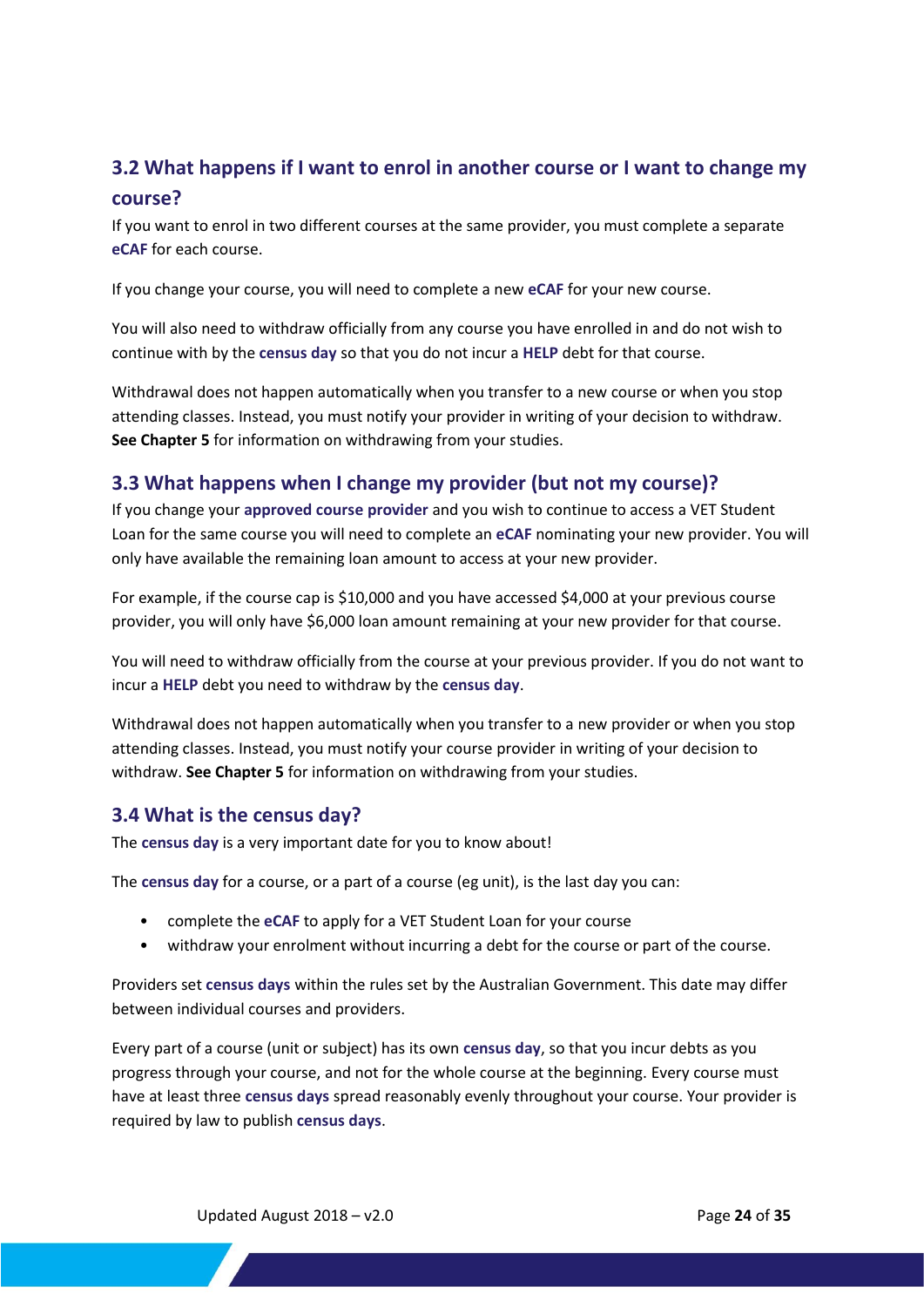If you are unsure of your **census days**, check your provider's website or contact them directly to confirm the **census day** for each unit you enrol in and whether withdrawal is limited to your provider's business hours.

Your provider must send you a **VET Student Loans fee notice** before the **census day** so that you have all the information you need to make your study and payment decisions.

#### <span id="page-24-0"></span>**3.5 How do I confirm my continued engagement and participation in my course?**

To continue accessing a VET Student Loan, you will have to confirm your continued engagement and participation in your course by completing the **Progression form**. An invitation email with login details to the **eCAF** system will be sent to you requesting that you indicate your study intent and complete a short survey. Depending on the duration of your course and the length of time you take to complete the course, you may be requested to complete this form multiple times during the length of your course. If you do not complete the form and survey, you may be ineligible to continue accessing VET Student Loans to pay for the remainder of your course **tuition fees**.

## <span id="page-24-1"></span>**3.6 What happens if I want to apply for a VET student loan, and the census day has already passed?**

You cannot access VET Student Loans for a past **census day**. You must submit your **eCAF** on or before the first **census day** for which you wish the loan to apply.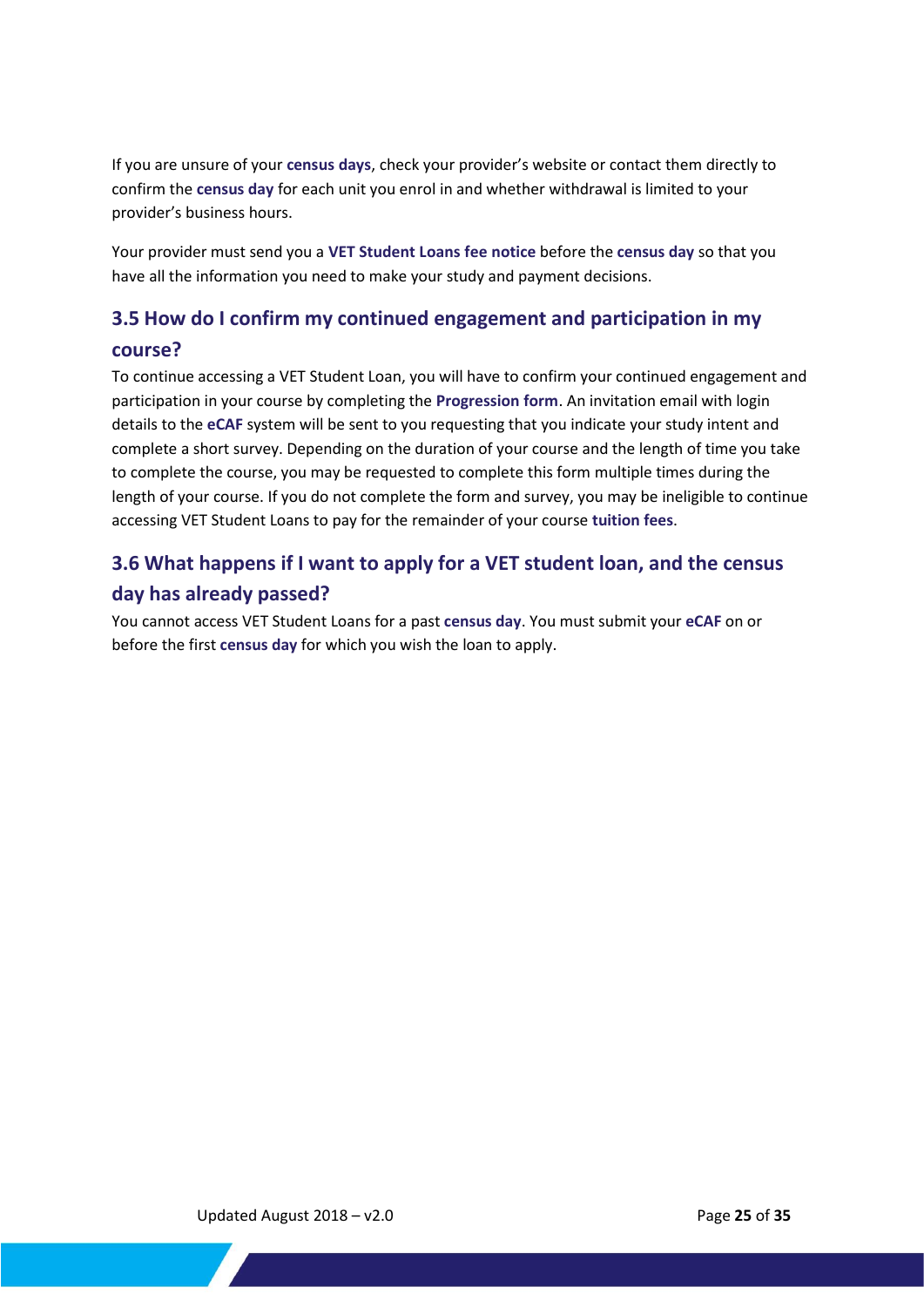## <span id="page-25-0"></span>**4. KEEPING TRACK OF YOUR VET STUDENT LOAN**

More information about keeping track of your **VET Student Loan** is available at [www.studyassist.gov.au.](http://www.studyassist.gov.au/)

## <span id="page-25-1"></span>**4.1 Your Commonwealth Higher Education Student Support Number (CHESSN)**

You will be allocated a **CHESSN** when you first apply for admission to your provider. Your **CHESSN** is a unique identification number that stays with you for the whole of your student life.

Your **CHESSN** helps providers and the Australian Government provide you with information about any **HELP** loans you may have used. Your **CHESSN** is printed on your Commonwealth Assistance Notice (**CAN**).

#### <span id="page-25-2"></span>**4.2 Fee notices**

Your provider must send you a **VET Student Loans fee notice** for each fee period, for the course(s) you are enrolled in for that fee period. This must be sent to your nominated personal email or postal address at least 14 days before the **census day**. The fee notice must detail a range of information including:

- the provider's name and registration code
- your name, contact details and student identification number as issued by the provider
- the cost of the unit/s you are enrolled in for that part of your course
- the **census day**(s) on which you will incur the debt
- your **CHESSN**
- the loan fee (if applicable).

You should note that your fee notice may include more than one unit, but your provider is required to provide at least three fee notices across your course as your course must include at least three **census days**. This will ensure your course fees are spread across the course as you progress.

Your **approved course provider** must also send you a **VET Student Loans Statement of Covered Fees** which will provide details of the total course fee and how much will be covered by the loan amount.

#### <span id="page-25-3"></span>**4.3 Your Commonwealth Assistance Notice (CAN)**

If you are getting a **VET Student Loan**, your **provider** will send you a **CAN**, within 28 days after the **census day**, for each study period that you are using the loan. Your **CAN** will include information on:

- the **tuition fees** for your course
- the course for which you have received VET Student Loans
- any upfront payments you have made
- any VET Student Loan you have used for that study period.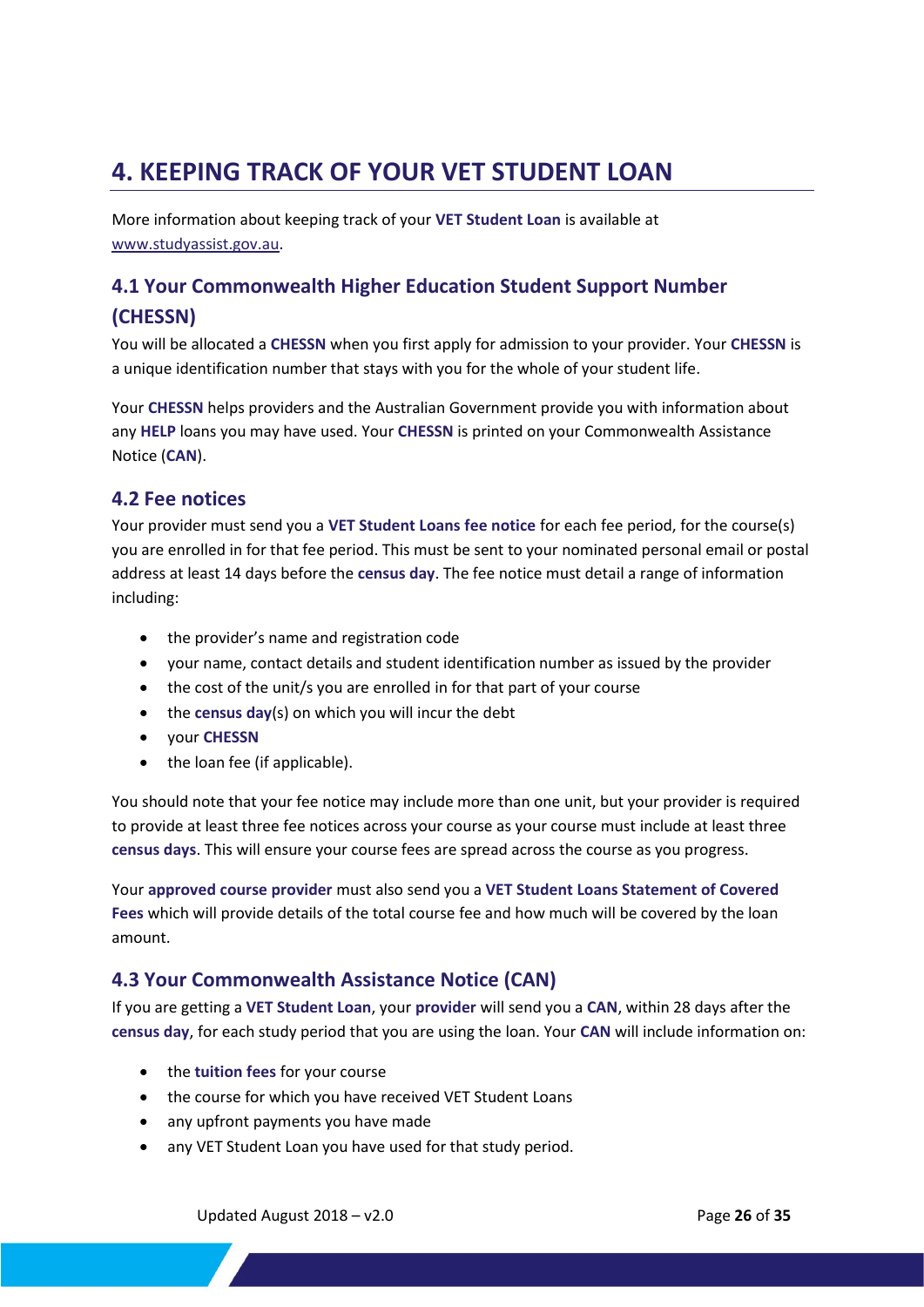Check your **CAN** carefully to make sure that the **tuition fees** listed on your **CAN** are the same as those published on your provider's website. If you notice any errors on your **CAN**, you have 14 days from the date of the **CAN** to send your provider a written request for correction (some providers may allow for a longer correction period).

#### <span id="page-26-0"></span>**4.4 myUniAssist and myGov**

There are two websites that help you keep track of what you have borrowed and how much you still have left to pay.



<span id="page-26-1"></span>**myUniAssist** will help you keep track of how much you have borrowed under the various **HELP** loans from 2005 onwards.

Please note that myUniAssist only shows the loans you have received under HECS-HELP, OS-HELP, FEE-HELP, **VET FEE-HELP** and VET Student Loans, but not SA-HELP. The information is displayed on a per-unit basis.

There is a time lag between the **census day** and when your information on myUniAssist is updated. To work out a total of your current loan amounts, you will need to add any units you have recently enrolled/are currently enrolled in to amounts showing on myUniAssist if they are not already there.

myUniAssist does not show the details of how much of your **HELP** debt you have repaid to the **ATO** or what you have left owing to the **ATO**. It will also not show any details about pre-2005 study (including former HECS, OLDPS, PELS and BOTPLS loans).

You can use your **CHESSN** and other personal details to access myUniAssist via the home page at [www.studyassist.gov.au.](http://www.studyassist.gov.au/)

**myGov** allows you to get more information about your **HELP** debt online. It will show:

- all of your current **HELP** debt (which includes HECS-HELP, OS-HELP, SA-HELP, FEE-HELP, **VET FEE-HELP** and VET Student Loans as a consolidated amount)
- any indexation that has been applied to your debt
- any repayments you have made, so you can see how much you have left owing.

To access this online service, please refer to the instructions o[n www.ato.gov.au.](http://www.ato.gov.au/)

#### <span id="page-26-2"></span>**4.5 Your HELP account**

You can view your **HELP** loan account and other information, such as your payment reference number (PRN) and voluntary repayment options online. To access ATO online services, you need to create a myGov account and link it to the **ATO**. If you already have a myGov account linked to the ATO, you can log in at any time. For more information, visi[t www.ato.gov.au/Individuals/Study-and](http://www.ato.gov.au/Individuals/Study-and-training-support-loans/View-your-loan-balance-online/)[training-support-loans/View-your-loan-balance-online/.](http://www.ato.gov.au/Individuals/Study-and-training-support-loans/View-your-loan-balance-online/)

You can phone the **ATO** at any time during the year. The **ATO** will need to know they are talking to the right person before they can discuss your **HELP** account. If you can, please have your **TFN** handy when you call.

Updated August 2018 – v2.0 Page **27** of **35** 27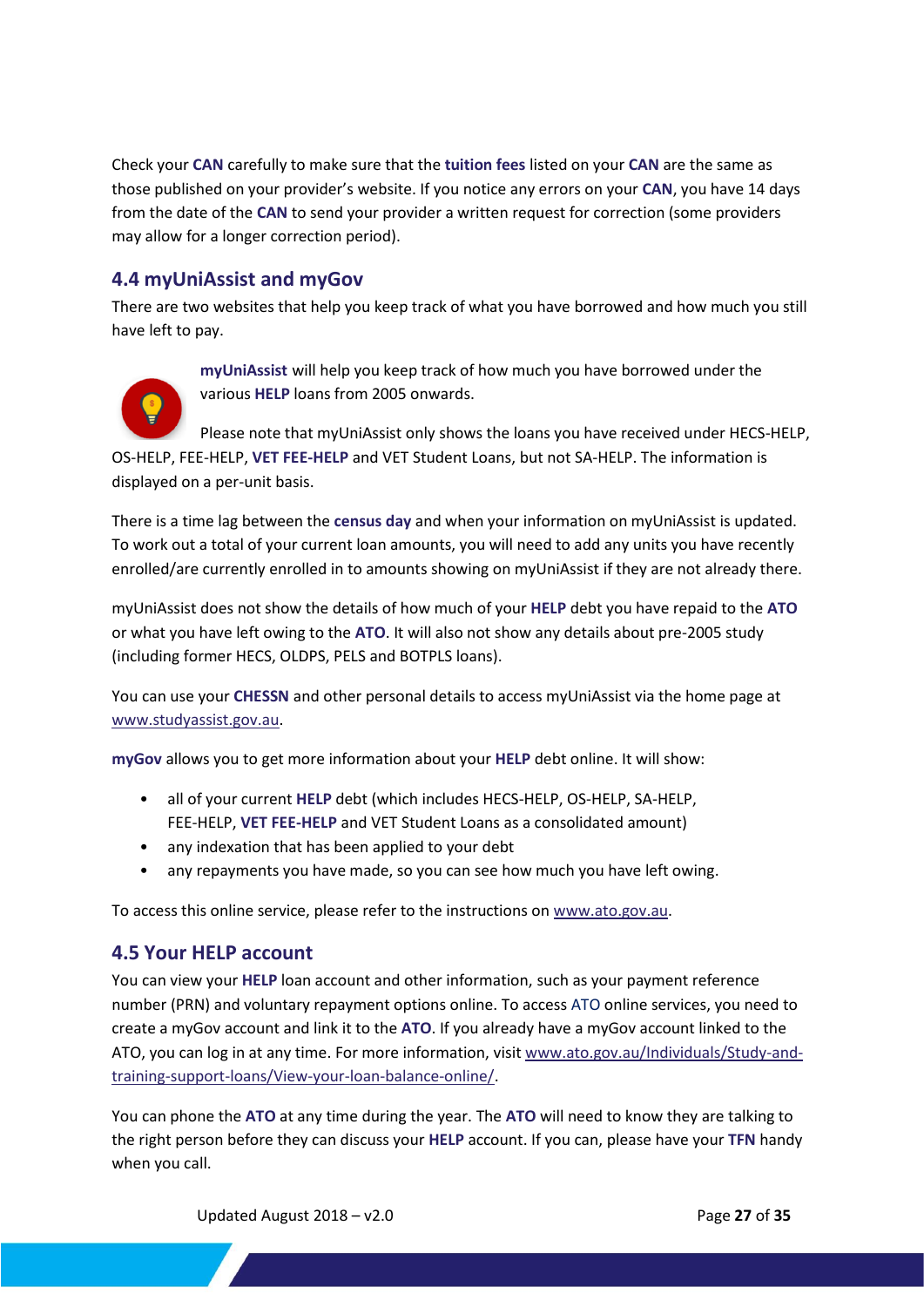## <span id="page-27-0"></span>**5. WITHDRAWAL OR NON-COMPLETION OF STUDIES**

More information about withdrawal procedures and **special circumstances** is available from the **Study Assist website** at: [www.studyassist.gov.au. Y](http://www.studyassist.gov.au/)ou must also familiarise yourself with the specific withdrawal policy of your **provider**.

#### <span id="page-27-1"></span>**5.1 What happens if I fail or withdraw from a unit?**

#### **You must withdraw correctly by the census day to avoid a VET Student Loans debt!**

If you correctly withdraw from a unit or subject by the **census day**, you will not incur a debt for that part of your course. If you have already made an upfront payment of your **tuition fees**, you will receive a refund from your provider.

If you fail part of a course (unit or subject), or withdraw from part of a course after the **census day**, you will still have to pay the **tuition fee** for that unit. If you used a VET Student Loan, you will incur a **HELP** debt. If you made an upfront payment to your provider, you are not eligible for a refund of that payment.

If you failed the unit or subject or withdrew after the **census day** because of **special circumstances** (see **section 5.3**), you can apply to your provider to have your **HELP** debt removed. If you paid for your units upfront, you will need to contact your provider for information on the refund process for upfront payments.

If your provider engaged in unacceptable conduct in relation to your application for a VET Student Loan (see **section 5.4**) you can apply to the department to have your debt removed.

#### <span id="page-27-2"></span>**5.2 How do I withdraw from a unit?**

To withdraw from a unit or course without incurring a **HELP** debt or forfeiting an upfront payment, you need to complete your provider's formal withdrawal process and withdraw in writing by the **census day**. If the course you are withdrawing from involves enrolment with more than one provider, you will need to withdraw from each one individually.

Providers cannot charge you a fine, penalty or fee for withdrawing from units before the **census day**, but you must withdraw in writing. Furthermore, providers cannot enrol you in subsequent units without your written instruction. In the event you wish to enrol in subsequent units, your provider is required to have in place a process to allow this. You should refer to your provider's withdrawal process, which will be available on its website.

Contact your provider's student administration area for more information on withdrawing and the required formal process.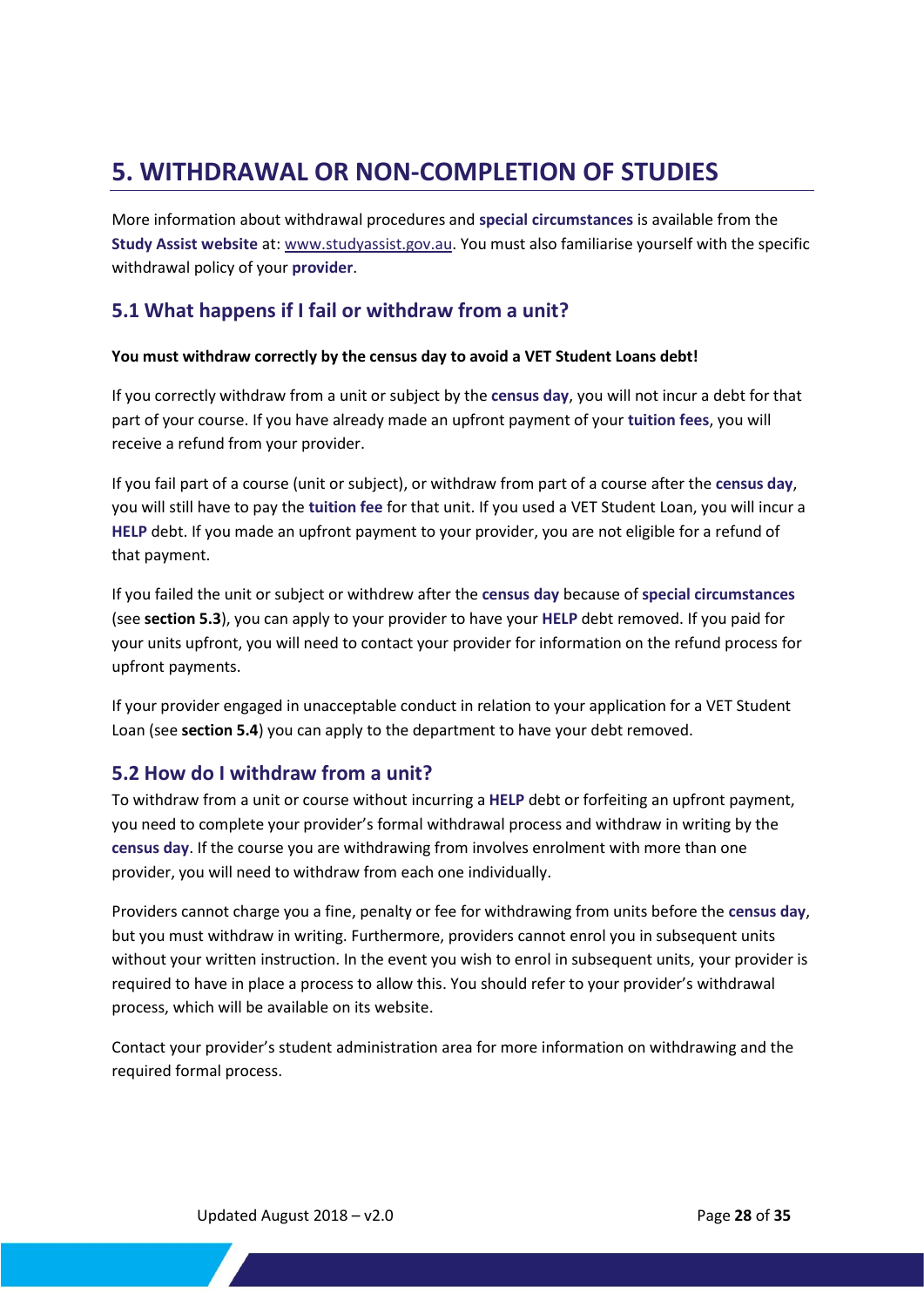#### <span id="page-28-0"></span>**5.3 Special circumstances**

If you withdraw from a unit after the **census day** because you become seriously ill or for other special circumstances, you can apply to your provider to have your **FEE-HELP balance** re-credited and your **HELP** debt removed. You cannot have your debt removed if you have already successfully completed your unit of study.

Changing your mind or failing a unit is not a good enough reason to apply for **special circumstances** and you will still be required to repay your **HELP** debt.

For your provider to be satisfied that **special circumstances** apply to you, you must be able to prove that the circumstances:

- were beyond your control
- did not make their full impact on you until on or after the **census day**
- made it impracticable (i.e. impossible) for you to complete your unit(s) of study requirements.

#### <span id="page-28-1"></span>**5.4 Unacceptable conduct**

Students who find themselves with a **HELP** debt due to a provider's unacceptable conduct in relation to their application for a VET Student Loan may be able to apply to have the **HELP** debt cancelled.

Examples of unacceptable conduct include, but are not limited to, misleading or deceptive conduct; advertising **tuition fees** for the course where there are reasonable grounds for believing that the provider will not be able to provide the course for those fees; the use of physical force, or harassment or coercion in connection with the application or enrolment in the course.

Students will need to apply to the department and provide details of what led to the debt being raised and any correspondence or paperwork received about their study and debt. To find out more information about unacceptable conduct remissions, visit the Complaints and Grievances webpage a[t www.studyassist.gov.au](http://www.studyassist.gov.au/)**.**

#### <span id="page-28-2"></span>**5.5 Complaints**

**Approved course providers** must have a complaints procedure that allows students to lodge a grievance (i.e. an issue or complaint) about any academic (e.g. grade) or non-academic (e.g. fee or debt dispute) matter. Students should contact their provider in the first instance for issues or complaints relating to academic and non-academic matters.

If you are dissatisfied with the manner in which your provider has dealt with your debt complaint, you may wish to contact the VET Student Loans Ombudsman. Further information on the VET Student Loans Ombudsman is available at [www.ombudsman.gov.au/vslo.](http://www.ombudsman.gov.au/vslo)

The National Training and Complaints Hotline (13 38 73) is also a national service for consumers to register complaints concerning vocational education and training.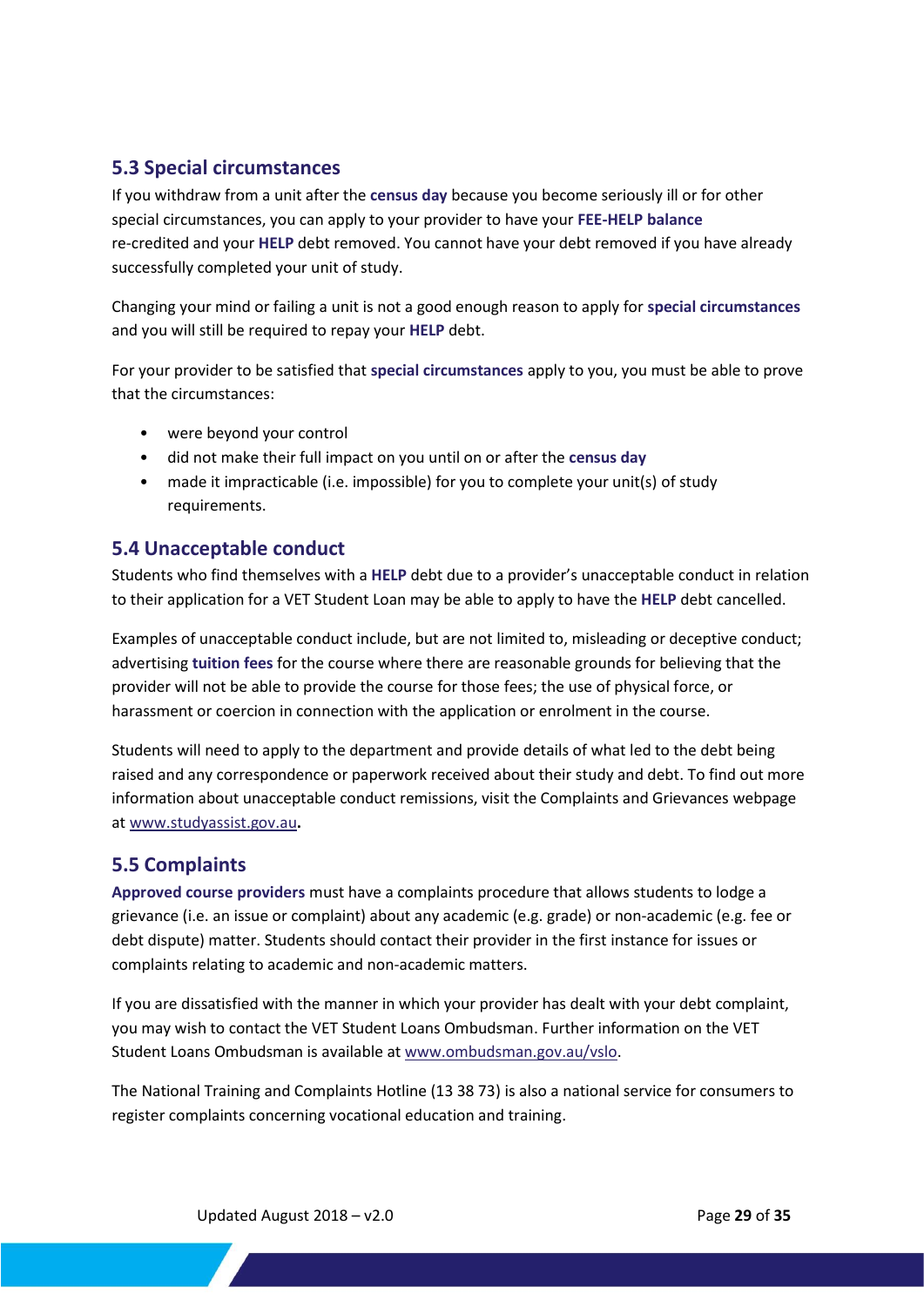# <span id="page-29-0"></span>**5.6 What happens if my provider is not able to continue to deliver my**

#### **course?**

In the event that an **approved course provider** ceases to provide a course after it starts but before it is completed (e.g. because the provider shuts down) the Australian Government has implemented tuition assurance arrangements to protect students.

If your course ceases, affected students will be contacted by the relevant tuition assurance administrator who will provide assistance to help them complete their course. Such assistance may include:

- arranging for students with a VET Student Loan to finish their course or an equivalent course with another provider
- where it is impractical for the student to finish the course with another provider, repay the student's **tuition fees**, which were paid using a VET Student Loan for studies paid for but not completed.

Further information on 2018 tuition assurance arrangements is available on the department's website at **[www.education.gov.au/tuition-assurance-and-provider-closures](http://www.education.gov.au/tuition-assurance-and-provider-closures)**.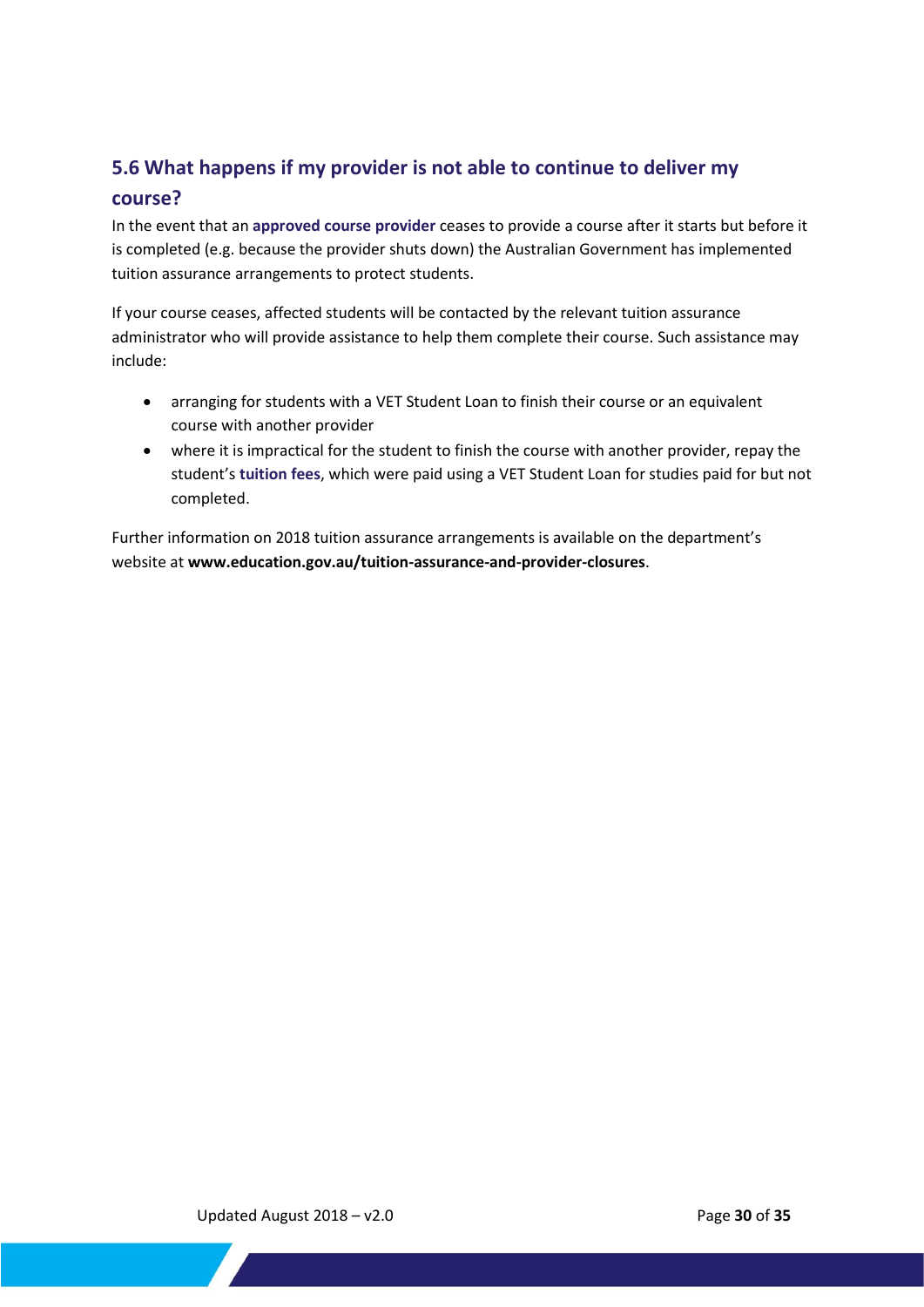## <span id="page-30-0"></span>**6. REPAYING YOUR HELP DEBT**

More information about **HELP** debt repayments, including how the **ATO** calculates your compulsory repayment, is available at [www.studyassist.gov.au.](http://www.studyassist.gov.au/)

#### <span id="page-30-1"></span>**6.1 When do I start paying back my loan?**

Your **VET Student Loans** debt forms part of your **accumulated HELP debt**. You must start repaying your **HELP** debt through the tax system once your income is above the **compulsory repayment threshold**, even if you are still studying.

The threshold is adjusted each year and for the 2018-19 income year it is \$51,957 or above. Repayments made through the Australian taxation system are called 'compulsory repayments' and continue until you have repaid your whole debt.

How much you must pay back is calculated from the amounts given on your income tax return for:

- your taxable income
- reportable fringe benefits (reported on your payment summary)
- total net investment loss (including net rental loss)
- reportable super contributions
- exempt foreign employment income amounts.

Anyone who has a **HELP** debt and earns above the minimum repayment threshold will be required to repay their debt regardless of where they live, whether in Australia or overseas. Visit [www.studyassist.gov.au](http://www.studyassist.gov.au/) for more information.

If you move overseas and have a **HELP** debt you have the same repayment obligations as those living in Australia. This applies if you already live or intend to move overseas for a total of 183 days or more in any 12 month period.

You will be required to notify the **ATO** by updating your contact details through ATO online services within seven days of leaving Australia. Visit [www.ato.gov.au/overseasobligations](http://www.ato.gov.au/overseasobligations) or [www.studyassist.gov.au](http://www.studyassist.gov.au/) for more information.

#### <span id="page-30-2"></span>**6.2 How much will my repayments be?**

The amount you repay each year is calculated as a percentage of your world-wide income. The repayment percentage increases as your income increases, so the more you earn, the higher your repayment will be.

The **ATO** will calculate your compulsory repayment for the year and include it on your income tax notice of assessment. Repayment rates are available at www.ato.gov.au.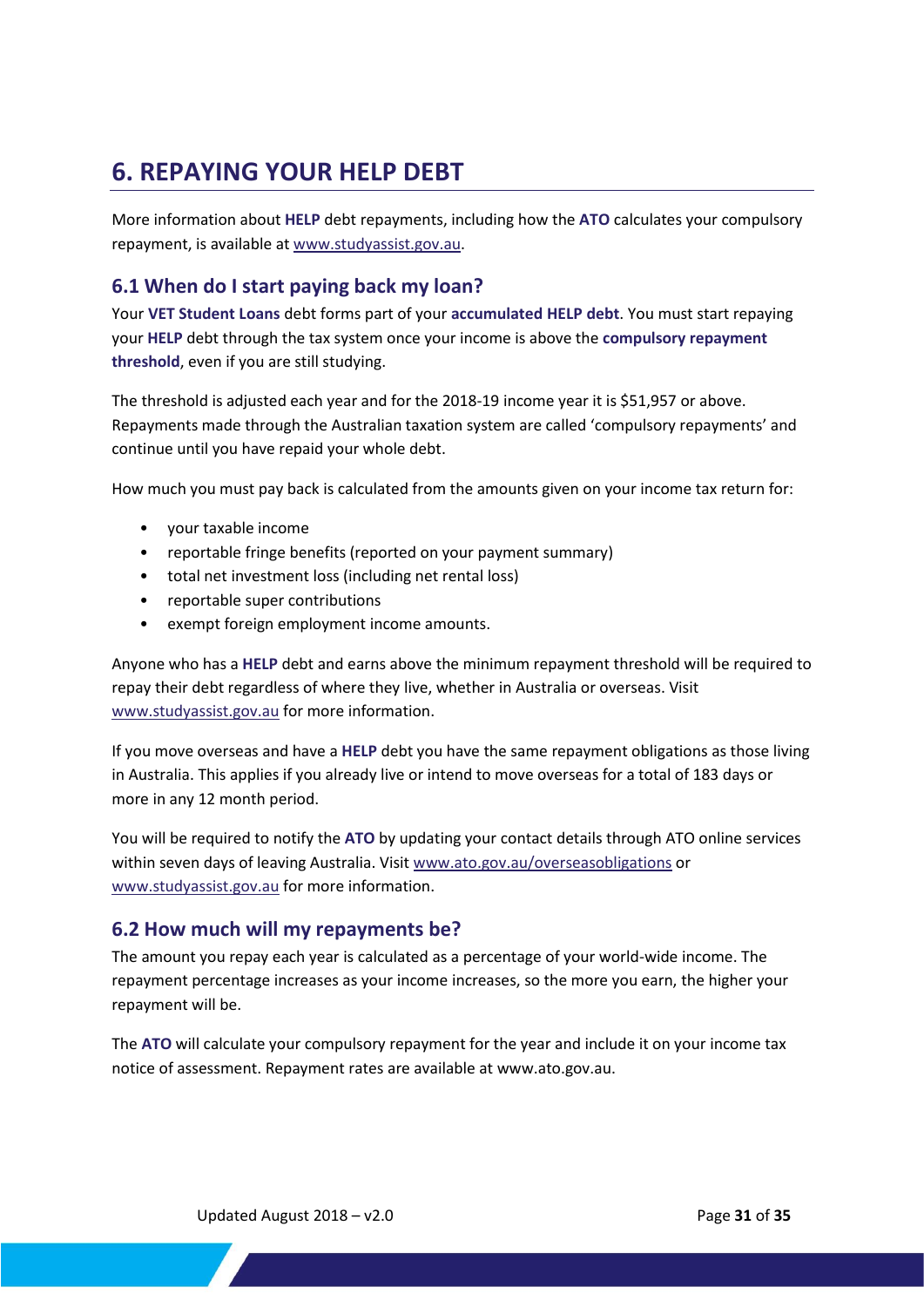#### **Table 1: Repayment rates for the 2018-19 income year**

| <b>Repayment income</b> | <b>Repayment % rate</b> |
|-------------------------|-------------------------|
| Below \$51,957          | Nil                     |
| $$51,957 - $57,729$     | 2.0%                    |
| $$57,730 - $64,306$     | 4.0%                    |
| $$64,307 - $70,881$     | 4.5%                    |
| $$70,882 - $74,607$     | 5.0%                    |
| $$74,608 - $80,197$     | 5.5%                    |
| $$80,198 - $86,855$     | 6.0%                    |
| $$86,856 - $91,425$     | 6.5%                    |
| $$91,426 - $100,613$    | 7.0%                    |
| $$100,614 - $107,213$   | 7.5%                    |
| \$107,214 and above     | 8.0%                    |

#### <span id="page-31-0"></span>**6.3 Can I make a voluntary repayment?**

Yes. You can make a voluntary repayment to the **ATO** at any time and for any amount. Voluntary repayments are in addition to the compulsory repayments made through your tax return.

There are several ways you can make a voluntary repayment, including via BPAY and credit card. Voluntary repayments can be made through ATO online services accessible via myGov.

For more information on making a payment, go to [www.ato.gov.au/atohowtopay.](http://www.ato.gov.au/atohowtopay) For more information on voluntary repayments, go to **[www.ato.gov.au/voluntaryrepay](http://www.ato.gov.au/voluntaryrepay)**.

#### <span id="page-31-1"></span>**6.4 Are repayments tax deductible?**

Compulsory repayments are not tax deductible. Voluntary repayments made by you or someone other than your employer are not tax deductible. Your employer may be able to claim a tax deduction for voluntary repayments it makes on your behalf, but it may also be liable for fringe benefits tax on the repayments. For more information, visi[t www.ato.gov.au.](https://www.ato.gov.au/)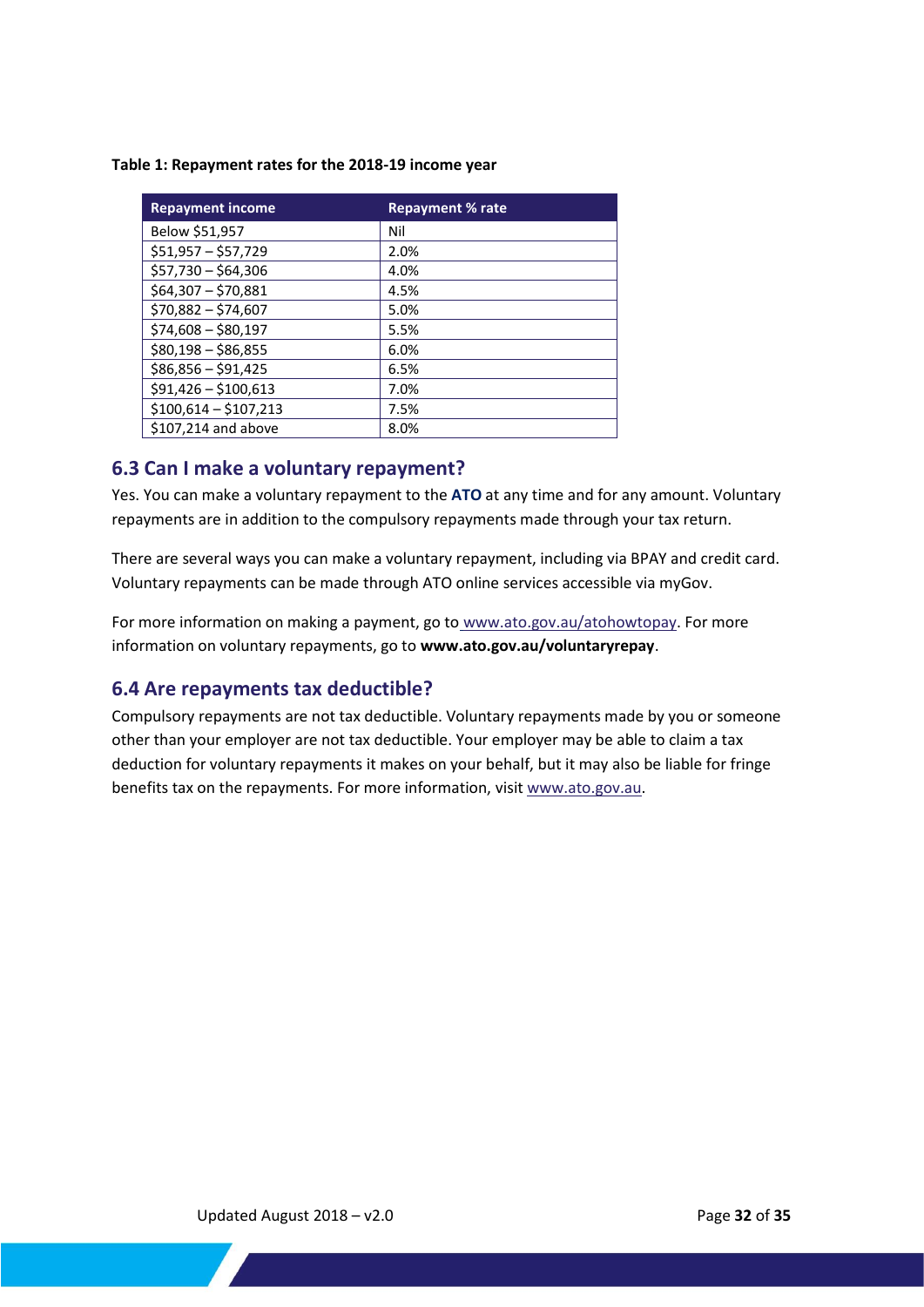## <span id="page-32-0"></span>**CONTACTS AND ADDITIONAL INFORMATION**

#### **Your provider**

The student administration/enrolments office at your **provider** will be able to help you with:

- enrolments
- **tuition fees**
- **census days**
- eligibility criteria for **VET Student Loans**
- applying for a **VET Student Loan**
- the correct withdrawal procedure
- getting your **FEE-HELP balance** re-credited and your **HELP** debt removed under **special circumstances**
- grievance procedures for student complaints.

#### **My Skills website [www.myskills.gov.au](http://www.myskills.gov.au/)**

**My Skills** is the consumer directory for VET. Using **My Skills** you can compare courses and providers to choose the course that best suits your needs.

**My Skills** lists all the nationally registered training providers, their contact details, the publicly available courses they are approved to deliver and where they are being delivered. Students can use **My Skills** to search for VET Student Loans **approved courses** and **approved course providers**. Course price and course duration information can also be entered by training providers to assist students in assessing value for money.

**My Skills** features:

- course price information: all **approved course providers** are required to enter on **My Skills** the fees a student can expect to pay for a course accessed with VET Student Loans
- a VET Student Loans calculator to assist you to understand how your debt will grow after five and ten years if unpaid
- information collected from previous students about their satisfaction with training and their employment outcomes.

#### **Study Assist website [www.studyassist.gov.au](http://www.studyassist.gov.au/)**

The website provides information about options for financing your tertiary study, including:

- **HELP** loans available in both the higher education and VET sectors
- courses and providers that offer Australian Government assistance
- student income support
- Australian Scholarships and Awards.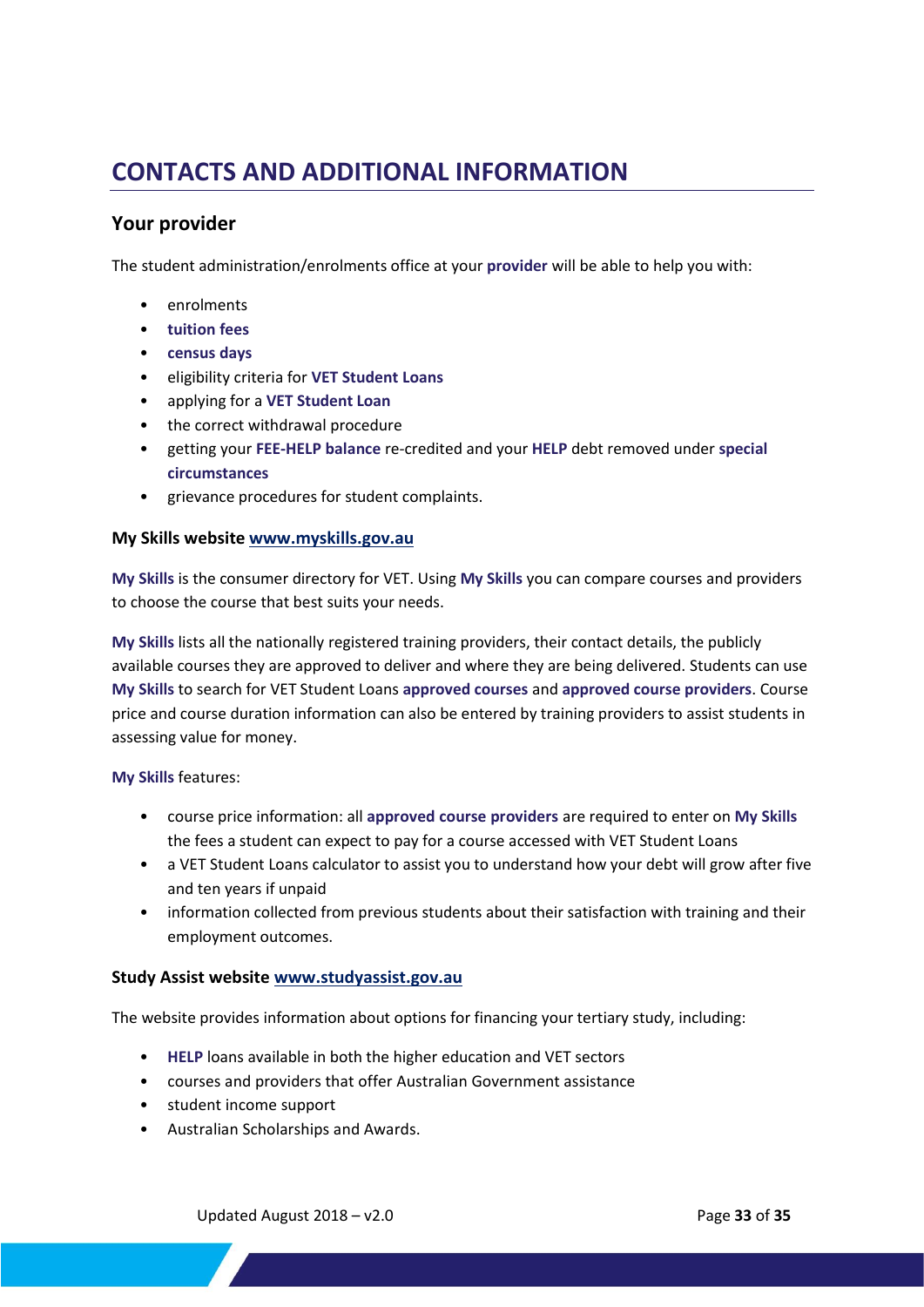#### **VET Student Loans Ombudsman**

The VET Student Loans Ombudsman began operating on 1 July 2017. The Ombudsman manages and investigates complaints about the VET FEE-HELP scheme and VET Student Loans program. For more information, visit **[www.ombudsman.gov.au/vslo](http://www.ombudsman.gov.au/vslo)**.

#### **National Training Complaints Hotline**

The National Training Complaints Hotline (13 38 73) is a joint Australian and state and territory government initiative which protects students and makes it easier for consumers, such as apprentices, students, employers and others, to lodge complaints if they are concerned about any aspect of the training system.

The National Training Complaints Hotline directs complaints to relevant authorities, connecting consumers to the appropriate organisation.

For more information, visi[t www.education.gov.au/NTCH.](http://www.education.gov.au/NTCH)

#### **Australian Taxation Office (ATO)**

The **ATO** can help you with:

- your **HELP** debt
- compulsory repayments
- voluntary repayments
- overseas repayments
- the best time for you to repay your debt.

Contact details:

- visi[t www.ato.gov.au/getloaninfo,](http://www.ato.gov.au/getloaninfo)
- visi[t www.ato.gov.au/onlineloanbalance](http://www.ato.gov.au/onlineloanbalance) for information on viewing your loan account online,
- use [ATO online services](https://www.ato.gov.au/individuals/study-and-training-support-loans/view-your-loan-balance-online/) to view loan accounts and other information such as Payment Reference Number (PRN) and voluntary repayment options
- call 13 28 61 for information about your **HELP** account and personal tax topics
- call 13 36 77 TTY or 1300 555 727 TTY for hearing or speech impaired students
- write to Australian Taxation Office PO BOX 1032, ALBURY NSW 2640.

**Note**: Do not send voluntary repayments to this address.